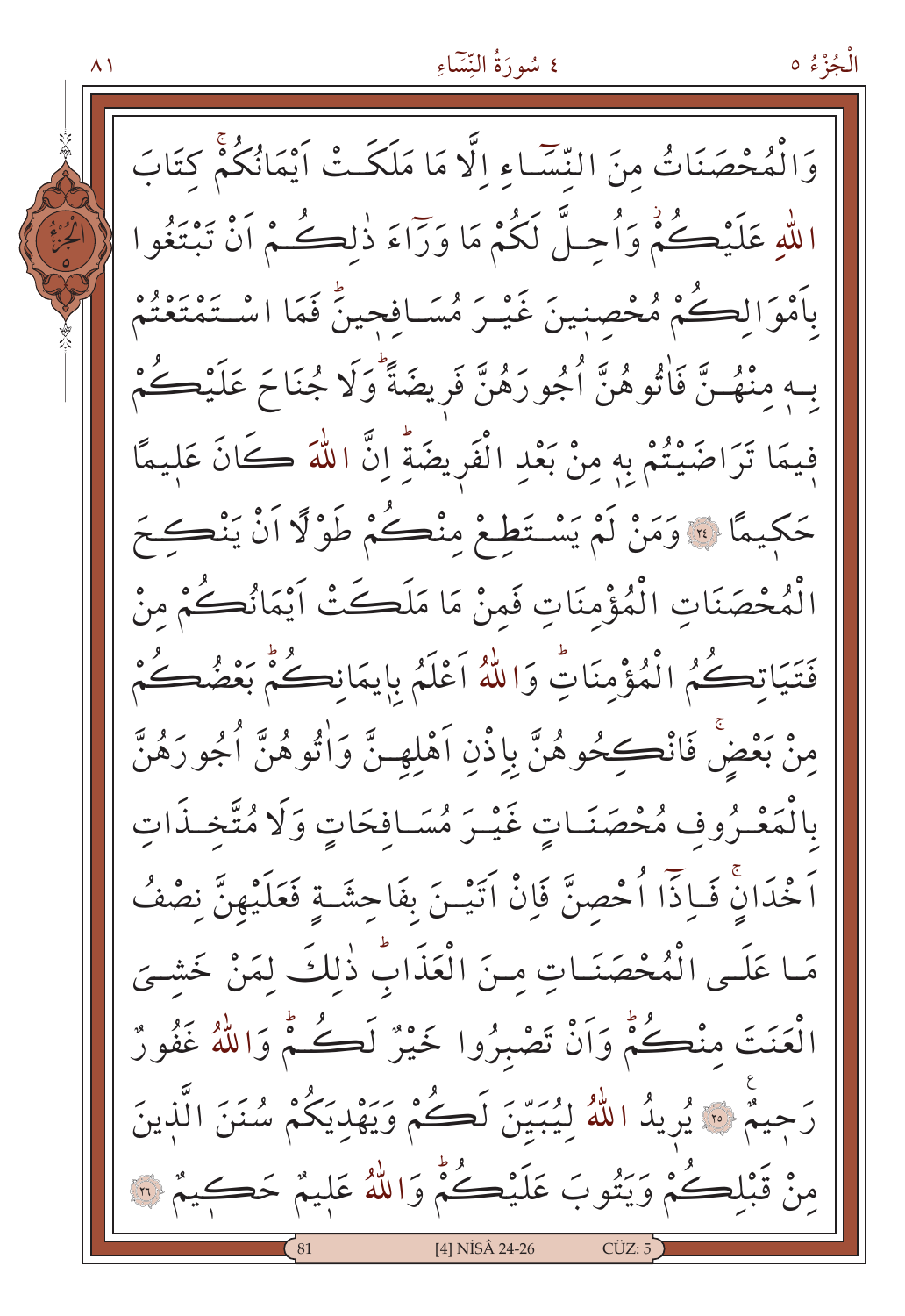الْجُزْءُ ٥

# ٤ سُورَةُ النِّسَاءِ

 $\wedge$   $\vee$ 

وَاللَّهُ يُرِيدُ اَنْ يَتُوبَ عَلَيْكُمْ وَيُرِيدُ الَّذِينَ يَتَّبِعُونَ الشَّـهَوَاتِ أَنْ تَمِيلُـوا مَيْـلًا عَظِيمـًا ۞ يُرِيـدُ اللهُ أَنْ يُخَفَّفَ عَنْڪُمْ وَخُلْقَ الْانْسَانُ ضَعِيفًا لَا يَمَا اَيُّهَا الَّذينَ اٰمَنُوا لَا تَأْكُلُوا اَمْوَالَكُمْ بَيْنَڪُمْ بِالْبَاطِلِ اِلَّا اَنْ تَكُونَ تِجَارَةً عَنْ تَرَاضِ مِنْكُمْ وَلَا تَقْتُلُوا أَنْفُسَكُمْ إِنَّ اللَّهَ كَانَ بِكُمْ رَجِيعًا ۚ وَمَنْ يَفْعَلْ ذٰلكَ عُدْوَانًا وَظُلْمًا فَسَوْفَ نُصْلِيهِ نَارًاً وَكَانَ ذٰلِكَ عَلَى اللهِ يَسْيِرًا ۞ إِنْ تَجْتَنِبُوا كَبَآئِرَ مَا تُنْهَوْنَ عَنْهُ نُكَفِّرْ عَنْكُمْ سَيِّئَاتِكُمْ وَنُدْخِلْكُمْ مُدْخَلًا كَرِيمًا ۞ وَلَا تَتَمَنَّوْا مَا فَضَّلَ اللَّهُ بِهِ بَعْضَكُمْ عَلَى بَعْضَ لِلرَّجَالِ نَصِيبٌ مِمَّا اكْتَسَـبُوا وَلِلنَّسَّـاءِ نَصِيبٌ مِمَّا اڪْتَسَبْنُ وَسْكَلُوا اللّٰهَ مِنْ فَضْلِهِ إِنَّ اللّٰهَ كَانَ بِكُلِّ شَــيْءٍ عَلِيمًا ۞ وَلِڪُلُّ جَعَلْنَــا مَوَالِيَ مِمَّا تَرَكَ الْوَالدَانِ وَالْأَقْرَبُونَّ وَالَّذِينَ عَقَدَتْ أَيْمَانُكُمْ فَاْتُوهُمْ نَصِيبَهُمْ إِنَّ اللَّهَ كَانَ عَلٰى كُلِّ شَيْءٍ شَهِيداً ٣ [4] NİSÂ 27-33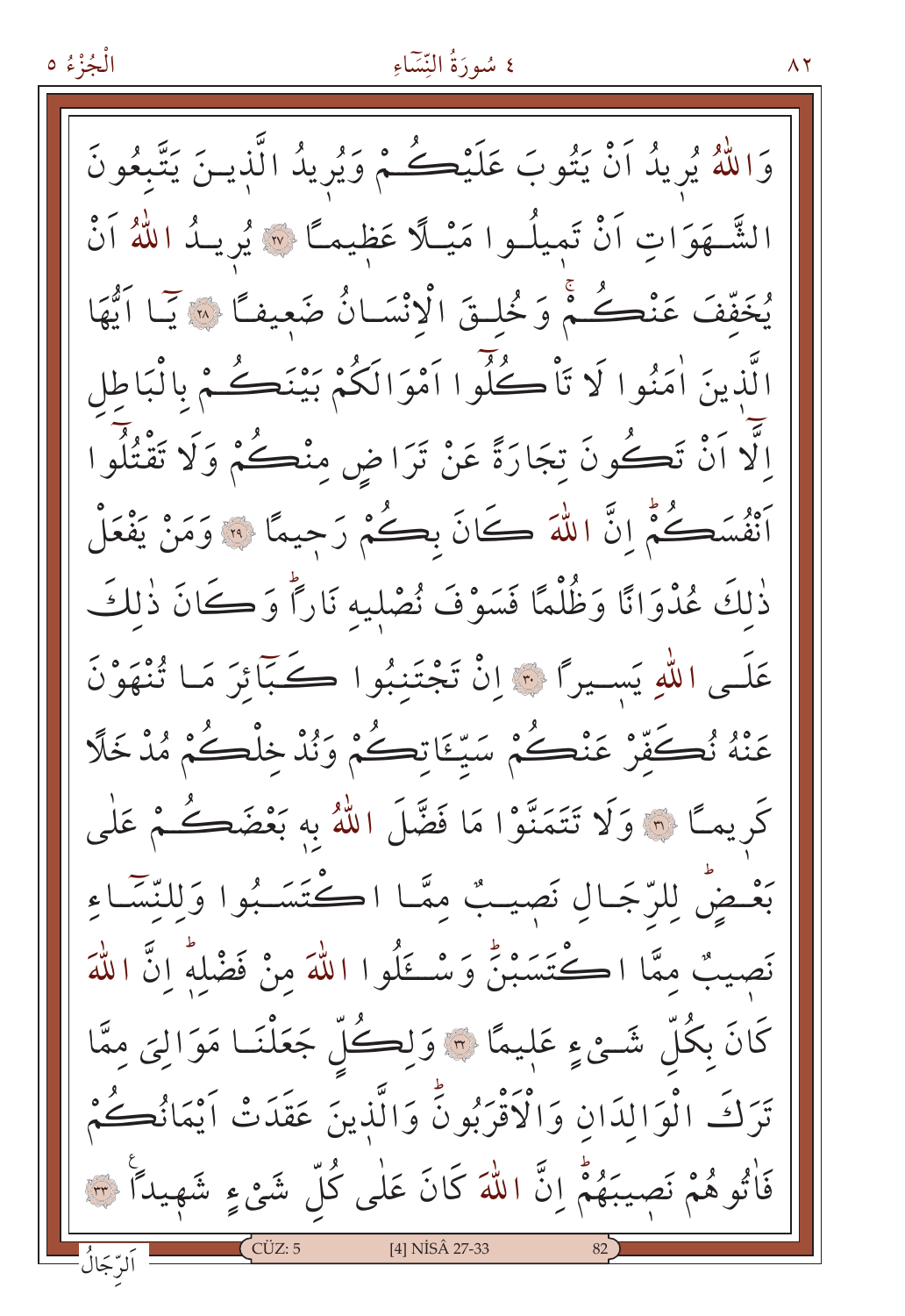اَلرَّجَالُ قَوَّامُونَ عَلَى النِّسَّاءِ بِمَـا فَضَّـلَ اللَّهُ بَعْضَهُمْ عَلْمِي بَعْسِ وَبِمَا أَنْفَقُوا مِنْ أَمْوَالِهِمْ فَالصَّالِحَاتُ قَانِتَـاتٌ حَافِظَـاتٌ لِلْغَيْـبِ بِمَـا حَفِـظَ اللَّهُ ۚ وَالَّتِـى تَخَافُونَ نُشُـوزَهُنَّ فَعظُوهُـنَّ وَاهْجُرُوهُنَّ فِي الْمَضَاجِع وَاضْرِبُوهُنٌّ فَإِنْ اَطَعْنَڪُمْ فَلَا تَبْغُوا عَلَيْهِنَّ سَبِيلاً ۗ إِنَّ اللَّهَ كَانَ عَلِيًّا كَبِيرًا ۞ وَإِنْ خِفْتُمْ شِـقَاقَ بَيْنِهِمَا فَابْعَثُوا حَكَمًا مِنْ أَهْلِهِ وَحَكَمًا مِنْ أَهْلَهَاْ إِنْ يُرِيدًا اِصْلَاحًا يُوَفِّقِ اللَّهُ بَيْنَهُمَا إِنَّ اللَّهَ كَانَ عَلِيمًا خَبِيرًا فَ وَاعْبُدُوا اللَّهَ وَلَا تُشْرِكُوا بِهِ شَـيْـٵًا وَبِالْوَالِدَيْن إحْسَـانًا وَبِـذِي الْقُرْبِـي وَالْيَتَامْـي وَالْمَسَـاكِين وَالْجَارِ ذِي الْقُرْبِي وَالْجَارِ الْجُنُبِ وَالصَّاحِبِ بِالْجَنْبِ وَابْنِ السَّبِيلُ وَمَا مَلَكَتْ اَيْمَانُكُمُّ انَّ اللّٰهَ لَا يُحبُّ مَنْ كَانَ مُخْتَالًا فَخُـوراً ۞ اَلَّذِيـنَ يَبْخَلُونَ وَيَأْمُـرُونَ النَّـاسَ بِالْبُخْـلِ وَيَكُّتُمُـونَ مَمَّـا أَنْيَهُـمُ اللَّهُ مِنْ فَضْلِهِ وَأَعْتَدْنَا لِلْكَافِرِينَ عَذَاباً مُهِينًا ۞ [4] NİSÂ 34-37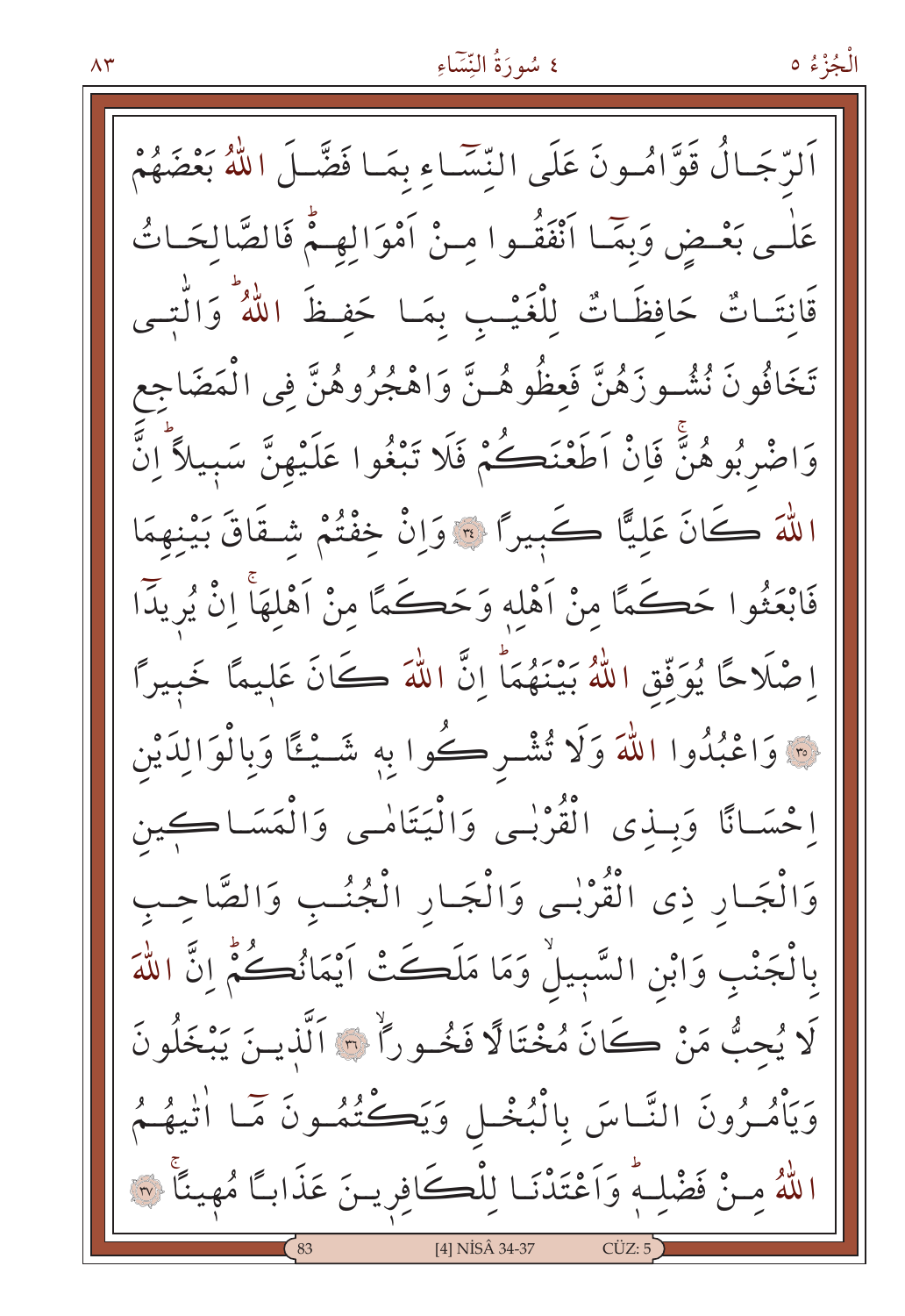وَالَّذِينَ يُنْفِقُونَ أَمْوَالَهُمْ رِثَّمَاءَ النَّبَاسِ وَلَا يُؤْمِنُونَ بِاللَّهِ وَلَا بِالْيَوْمِ الْأَخِرِّ وَمَنْ يَكُنِ الشَّــْطَانُ لَهُ قَرِينًا فَسَاءَ قَرِينًا فَعَ وَمَاذَا عَلَيْهِمْ لَـوْ أُمَنُوا بِبِاللَّهِ وَالْيَوْمِ الْأَخِيرِ وَأَنْفَقُوا ممَّا رَزَقَهُمُ اللَّهُ وَكَانَ اللَّهُ بِهِمْ عَلِيماً ﴾ إنَّ اللهَ لَا يَظْلِمُ مثْقَالَ ذَرَّةً وَإِنْ تَكُ حَسَـنَةً يُضَاعِفْهَا وَيُؤْتِ مِنْ لَدُنْهُ اَجْرًا عَظِيمًا ۞ فَكَيْفَ إِذَا جِئْنَا مِنْ كُلِّ اُمَّةٍ بِشَـهِيدٍ وَجِئْنَا بِكَ عَلَى هَؤُلَّاءِ شَـهِيداً ۚ ۚ يَوْمَئِذِ يَوَدُّ الَّذِينَ كَفَرُوا وَعَصَوُا الرَّسُولَ لَوْ تُسَوِّي بِهِمُ الْأَرْضُّ وَلَا يَكْتُمُونَ اللَّهَ حَدِيثًا فِينَ آيُّهَا الَّذِينَ اٰمَنُوا لَا تَقْرَبُوا الصَّلٰوةَ وَأَنْتُمْ سُـڪَارٰي حَتّٰـى تَعْلَمُــوا مَــا تَقُولُــونَ وَلَا جُنُبــًا اِلَّا عَابِــرِى سَــبِيلِ حَتَّبِي تَغْتَسِـلُواْ وَإِنْ كُنْتُمْ مَرْضَى أَوْ عَلَى سَـفَر أَوْ جَمَاءَ اَحَدٌ مِنْڪُمْ مِنَ الْغَائِطِ أَوْ لَمَسْتُمُ النِّسَاءَ فَلَمْ تَجِدُوا مَاءً فَتَيَمَّمُوا صَعِيدًا طَيِّبًا فَامْسَــحُوا بِوُجُوهِكُمْ وَأَيْدِيكُمُّ اِنَّ اللَّهَ كَانَ عَفُوًّا غَفُورًا \* أَلَمْ تَرَ إِلَى الَّذِينَ أُوتُوا نَصِيبًا مِنَ الْكتَابِ يَشْتَرُونَ الضَّلَالَةَ وَيُرِيدُونَ اَنْ تَضِلُّوا السَّبِيلَ ﴾ [4] NİSÂ 38-44 براياو<br>و الله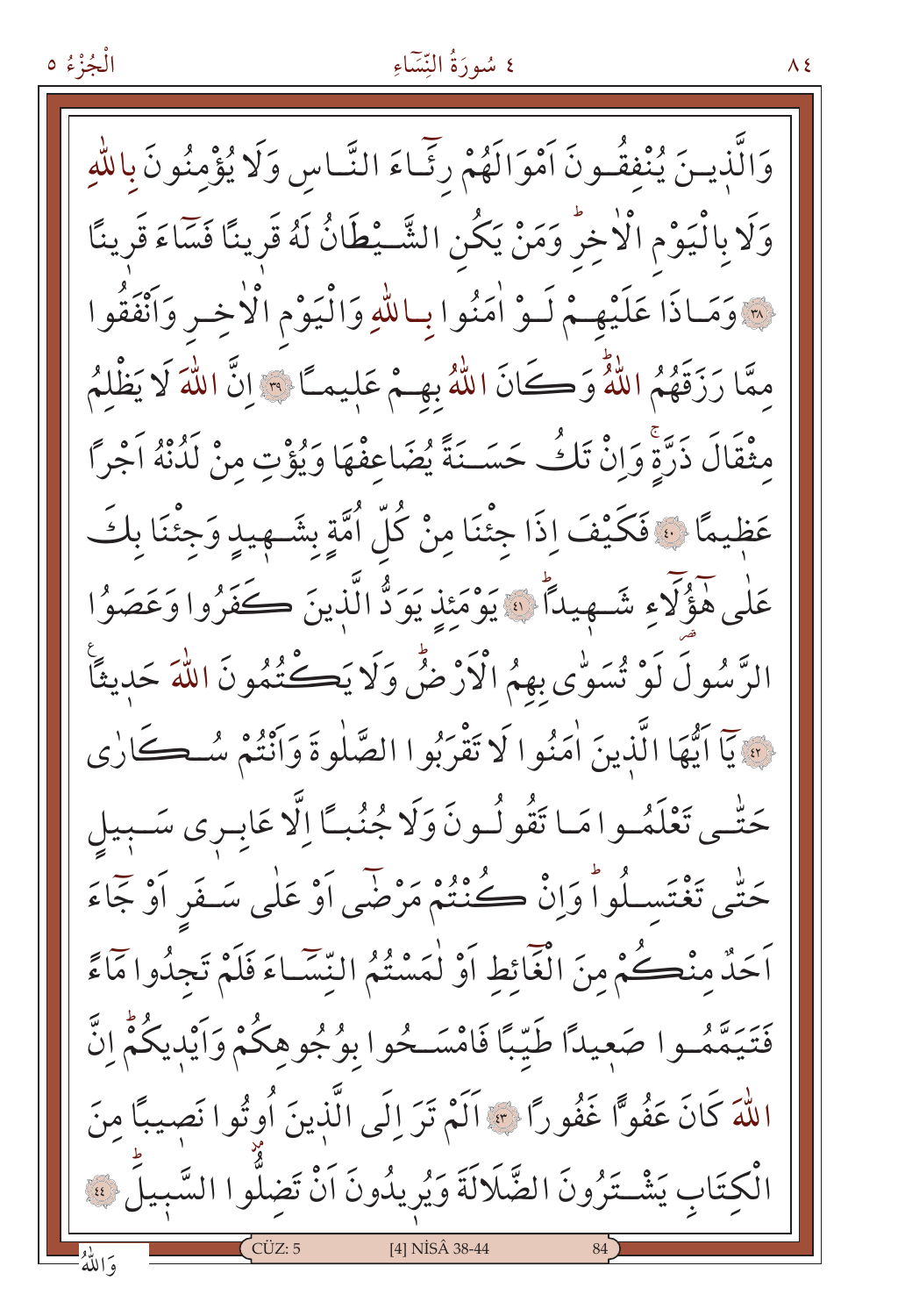وَاللَّهُ اَعْلَمُ بِإَعْدَائِكُمُّ وَكَفِّي بِبِاللَّهِ وَلِيًّا وَكَفْيِ بِبِاللَّهِ نَصِيراً فَعَمْنَ الَّذِينَ هَادُوا يُحَرِّفُونَ الْكَلِمَ عَنْ مَوَاضِعِهِ وَيَقُولُونَ سَمِعْنَا وَعَصَيْنَا وَاسْمَعْ غَيْرَ مُسْـمَعِ وَرَاعِنَا لَيًّا بِاَلْسِنَتِهِمْ وَطَعْنـَـَّا فِي الدِّيـنُ وَلَوْ اَنَّهُمْ قَالُوا سَـمِعْنَا وَاطَعْنَا وَاسْـمَعْ وَانْظُرْنَا لَكَانَ خَيْرًا لَهُمْ وَأَقْوَمْ وَلٰكِنْ لَعَنَهُمُ اللَّهُ بِكُفْرِهِمْ فَلَا يُؤْمِنُونَ إِلَّا قَلِيلًا ؟ يَاۤاَيُّهَا الَّذِينَ أُوتُوا الْكِتَابَ اٰمِنُوا بِمَـا نَزَّلْنَا مُصَدِّقًا لِمَا مَعَكُمْ مِـنْ قَبْلِ اَنْ نَطْمِـسَ وُجُوهًا فَنَرُدَّهَـا عَلَى أَدْبَارِهَا أَوْ نَلْعَنَهُمْ كَمَا لَعَنَّا أَصْحَابَ السَّـبْتِ وَكَانَ أَمْرُ اللَّهِ مَفْعُو لَّا \* إِنَّ اللَّهَ لَا يَغْفِرُ أَنْ يُشْرَكَ بِهِ وَيَغْفِرُ مَا دُونَ ذٰلِكَ لِمَنْ يَشَّاءُ وَمَنْ يُشْرِكْ بِاللَّهِ فَقَدِ افْتَرَى إِثْمًا عَظِيمًا ﴾ الَمْ تَرَ الَى الَّذِينَ يُزَكُّونَ انْفُسَهُمْ بَلِ اللَّهُ يُزَكِّى مَنْ يَشَّاءُ وَلَا يُظْلَمُونَ فَتِيلًا ۞ أُنْظُرْ كَيْفَ يَفْتَرُونَ عَلَى اللَّهِ الْكَذِبُّ وَكَفٰى بِهَ إِثْماً مُبِينًا ۞ اَلَمْ تَرَ إِلَى الَّذِينَ أُوتُوا نَصِيبًا مِنَ الْكِتَابِ يُؤْمِنُونَ بِالْجِبْتِ وَالطَّاغُوتِ وَيَقُولُونَ لِلَّذِينَ كَفَرُوا هَؤُلَّاءِ اَهْـٰدٰى مِنَ الَّذِيـنَ اٰمَنُوا سَـبِيلًا ﴾ [4] NİSÂ 45-51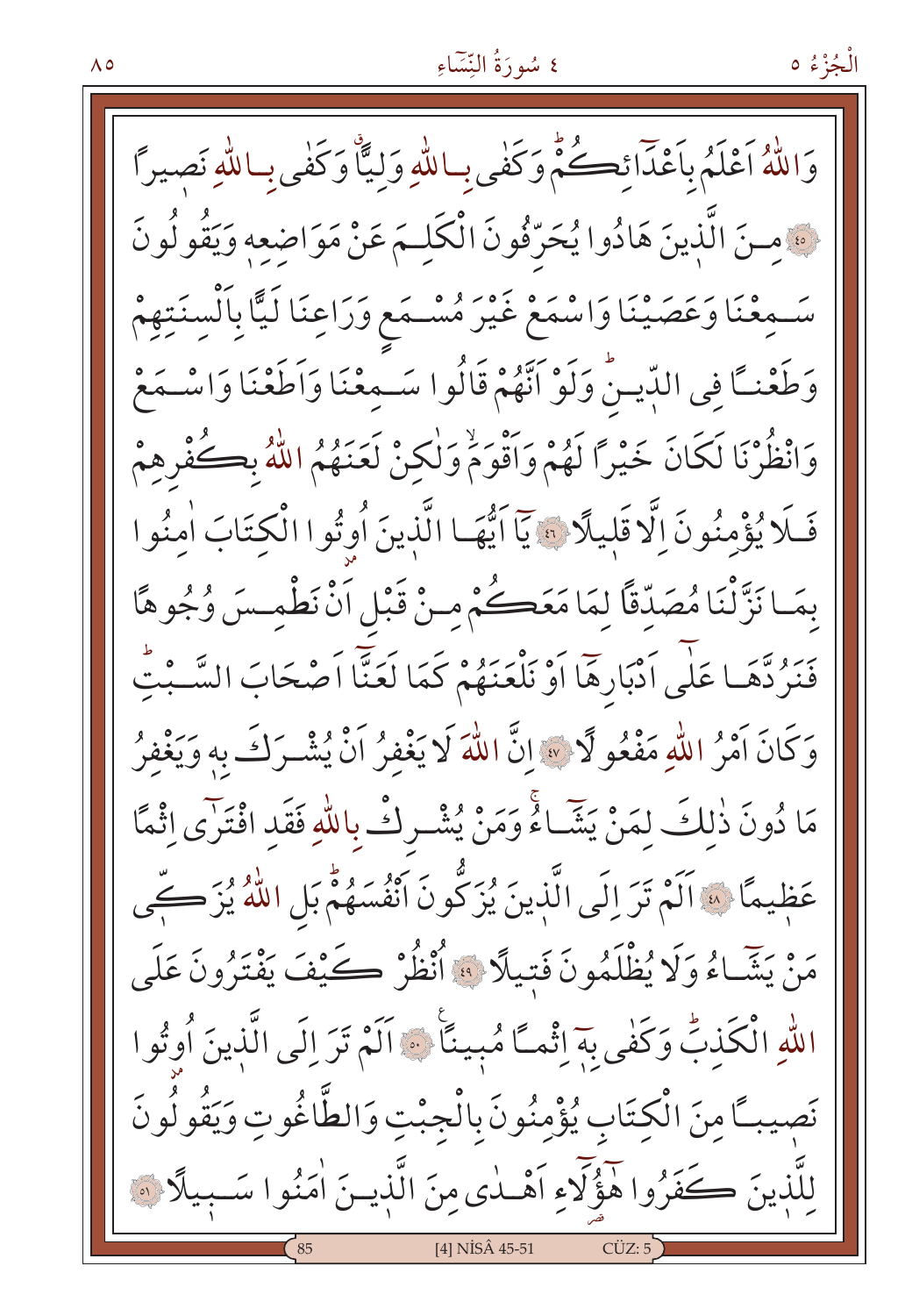$\wedge$   $\vee$ 

أُولِّئِكَ الَّذِينَ لَعَنَهُمُ اللَّهُ وَمَـنْ يَلْعَنِ اللَّهُ فَلَنْ تَجِـدَ لَهُ نَصيراً مِ اَمْ لَهُـمْ نَصِيبٌ مِنَ الْمُلْكِ فَإِذاً لَا يُؤْتُـونَ النَّاسَ نَقيراً \*\* أَمْ يَحْسُبُونَ النَّاسَ عَلَى مَا اٰتَّنِهُمُ اللَّهُ مِنْ فَضْلَهُ فَقَدْ اٰتِيْنَا اٰلَ إِبْرِهِيهَم الْكِتَابَ وَالْحِكْمَةَ وَاٰتِيْنَاهُمْ مُلْكًا عَظِيمًا ﴾ فَمنْهُمْ يَهُ، أُمِّنَ بِهِ وَمِنْهُمْ مَنْ صَدَّ عَنْهُ وَكَفِّي بِجَهَنَّمَ سَعِيراً ۞ إِنَّ الَّذِينَ كَفَرُوابِاٰيَاتِنَا سَوْفَ نُصْلِيهِمْ نَارًا كُلَّمَانَضجَتْ جُلُو دُهُمْ بَدَّنْنَاهُمْ جُلُّوداً غَيْرَهَا لِيَذُوقُوا الْعَـذَابِّ انَّ اللّٰهَ كَانَ عَزِيزاً حَكيمًا ۞ وَالَّذِينَ اٰمَنُوا وَعَمِلُوا الصَّالِحَاتِ سَنُدْخِلُهُمْ جَنَّاتٍ تَجْرِي مِنْ تَحْتِهَا الْأَنْهَـارُ خَالِدِينَ فِيهَا آبَدَأُ لَهُمْ فِيهَا اَزْوَاجٌ مُطَهَّرَةٌ وَنُدْ خِلُهُمْ ظِلَّا ظَلِيلًا ﴾ إِنَّ اللَّهَ يَأْمُرُكُمْ اَنْ تُؤَدُّوا الْكَمَانَاتِ اِلْمِي اَهْلِهَاْ وَإِذَا حَكَمْتُمْ بَيْنَ النَّسَاسِ اَنْ تَحْكُمُوا بِالْعَدْلِّ إِنَّ اللَّهَ نِعِمَّا يَعِظُكُمْ بِهِ إِنَّ اللَّهَ كَانَ سَمِيعًا بَصِيرًا ﴾ يَا اَ يُّهَا الَّذِينَ اٰمَنُوا اَطِيعُوا اللَّهَ وَاَطِيعُوا الرَّسُولَ وَاُولِي الْأَمْرِ مِنْكُمْ فَإِنْ تَنَازَعْتُمْ فِي شَيْءٍ فَرُدُّوهُ إِلَى اللّهِ وَالرَّسُولِ إِنْ كُنْتُمْ تُؤْمِنُونَ بِاللَّهِ وَالْيَوْمِ الْأَخِرِّ ذٰلِكَ خَيْرٌ وَاَحْسَـنُ تَأْوِيلًا ۞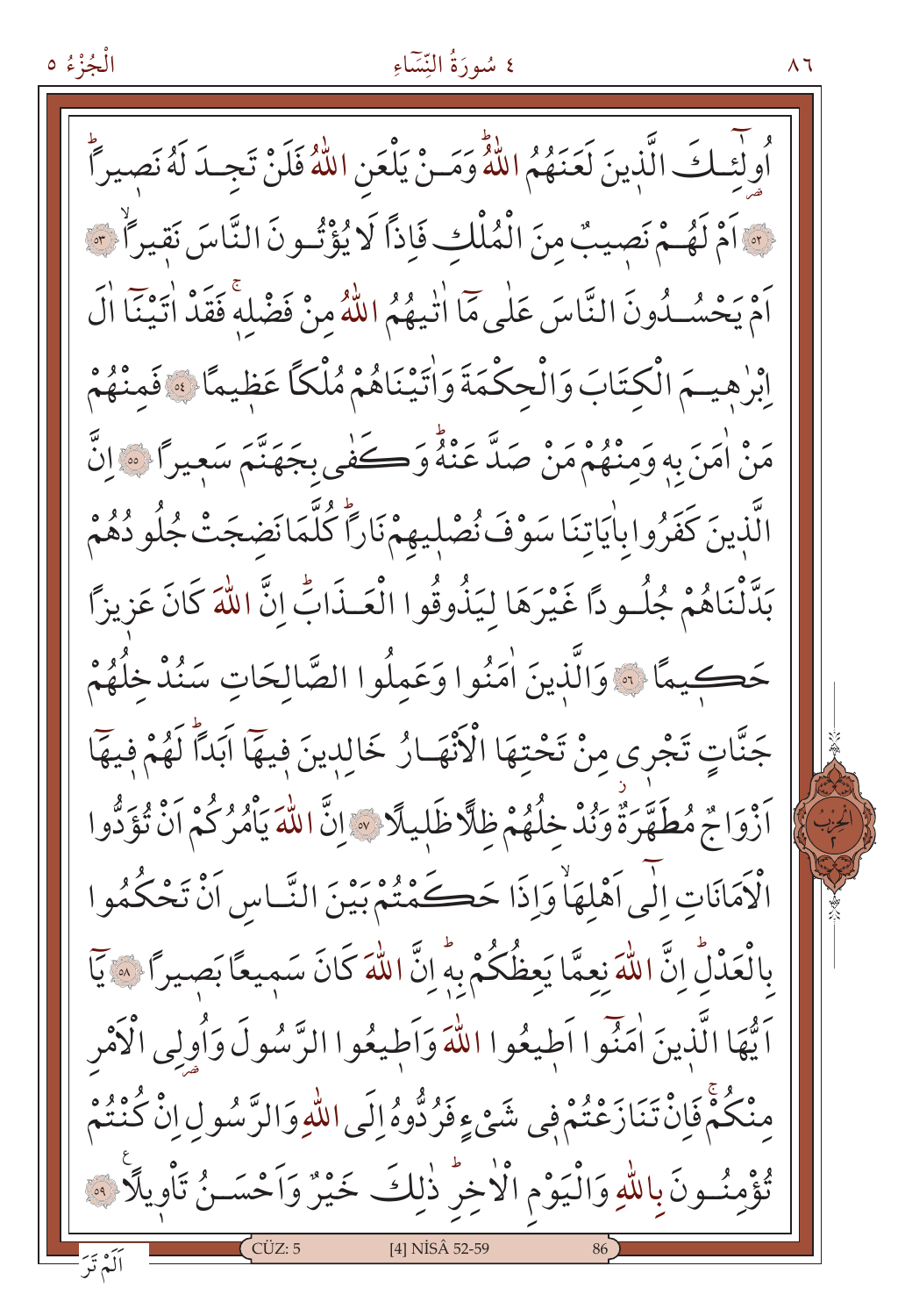اَلَـمْ تَـرَ إِلَـى الَّذِيـنَ يَزْعُمُـونَ اَنَّهُمْ اٰمَنُـوا بِمَـا اُنْزِلَ إِلَيْـكَ وَمَّا أُنْزِلَ مِنْ قَبْلِكَ يُرِيـدُونَ أَنْ يَتَحَاكَمُوا إِلَى الطَّاغُوتِ وَقَدْ أُمرُوا آنْ يَكْفُرُوا بِهِ وَيُرِيدُ الشَّيْطَانُ أَنْ يُضلَّهُمْ ضَلَالًا بَعِيداً ﴿ وَإِذَا قِيلَ لَهُمْ تَعَالَـوْا الّٰٰہِ مِّمَا اَنْنَزَلَ اللّٰہُ وَاِلَّے الرَّسُولِ رَاَیْتَ الْمُنَافِقِینَ يَصُـدُّونَ عَنْـكَ صُـدُودًا ۞ فَكَـيْـفَ اذَّا أَصَابَتْهُـمْ مُصِيبَةٌ بِمَـا قَدَّمَـتْ أَيْدِيهِمْ ثُمَّ جَّـاؤُكَ يَحْلِفُونَ بِاللَّهِ إِنْ أَرَدْنَا إِلَّا إِحْسَانًا وَتَوْفِيقاً ﴾ أُولَٰئِكَ الَّذِينَ يَعْلَمُ اللَّهُ مَـا فِـى قُلُوبِهِـمْ فَاَعْرِ ضْ عَنْهُـمْ وَعِظْهُمْ وَقُـلْ لَهُمْ فَّسِي ٱنْفُسِــهِمْ قَـوْلًا بَلِيغـًا \* وَمَّـا أَرْسَــلْنَا مِنْ رَسُــولِ اِلَّا لِيُطَاعَ بِإِذْنِ اللَّهِ وَلَـوْ أَنَّهُـمْ إِذْ ظَلَمۡـوا أَنْفُسَـهُمْ جَّـاؤُكَ فَاسْـتَغْفَرُوا اللَّهَ وَاسْـتَغْفَرَ لَهُـمُ الرَّسُـولُ لَوَجَـدُوا اللَّهَ تَوَّابِـًا رَجِيمـًا ﴾ فَلَا وَرَبَّكَ لَا يُؤْمِنُونَ حَتّٰى يُحَڪِمُوكَ فِيمَا شَـجَرَ بَيْنَهُمْ ثُـمَّ لَا يَجِدُوا فَمِي أَنْفُسِهِمْ حَرَجًا مِمَّـا قَضَيْـتَ وَيُسَـلَّمُوا تَسْـليمًا ۞ [4] NİSÂ 60-65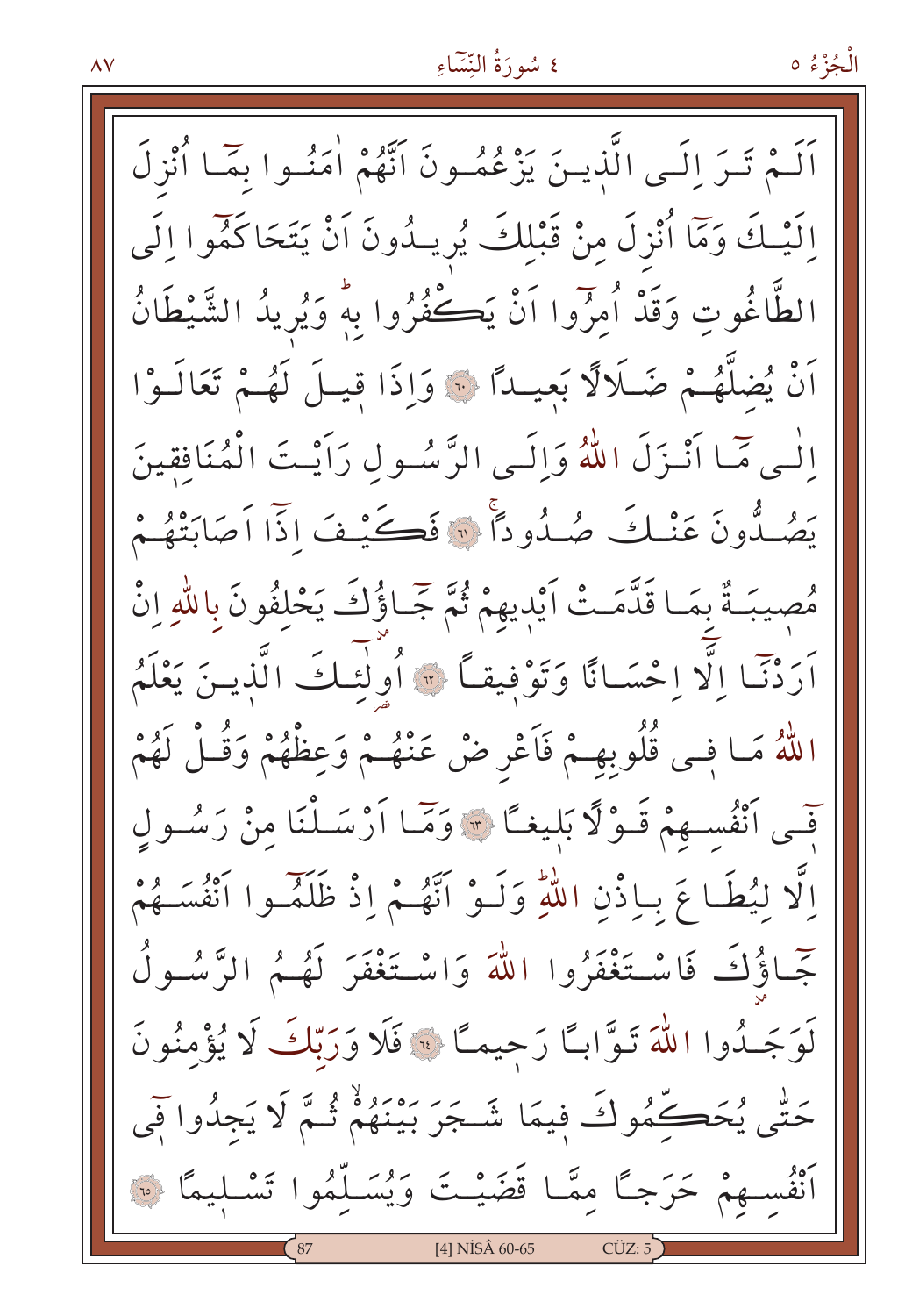وَلَوْ أَنَّا كَتَبْنَا عَلَيْهِمْ أَنِ اقْتُلُوا أَنْفُسَكُمْ أَوِ ا خْرُجُوا مِنْ دِيَارِكُمْ مَا فَعَلُـوهُ اِلَّا قَلِيـلٌ مِنْهُمْٓ وَلَـوْ اَنَّهُـمْ فَعَلُوا مَا يُوعَظُونَ بِهِ لَڪَانَ خَيْرًا لَهُـمْ وَاَشَـدَّ تَثْبِيتًا ۚ ﴾ وَاذاً كَاتِيْنَاهُمْ مِنْ لَدُنَّا اَجْرًا عَظِيمَاً \* وَلَهَدَيْنَاهُمْ صِرَاطًا مُسْتَقِيمًا لِلَّهِ وَمَنْ يُطِعِ اللَّهَ وَالرَّسُولَ فَأُولَٰئِكَ مَعَ الَّذِينَ أَنْعَـمَ اللَّهُ عَلَيْهِـمْ مِـنَ النَّبِيِّـنَ وَالصِّبِّيقِيـنَ وَالشُّـهَدَّاءِ وَالصَّالحينَّ وَحَسُـنَ أُولٰئِكَ رَفِيقًا ﴾ ذٰلِكَ الْفَضْلُ مِنَ اللَّهِ وَكَفَّى بِاللَّهِ عَلِيمًا ۚ ﴾ ﴾ آيمًا ايُّهَا الَّذِينَ اٰمَنُـوا خُذُوا حِذْرَكُـمْ فَانْفِـرُوا ثُبَاتٍ أَو انْفِرُوا جَمِيعًا ۞وَاِنَّ مِنْڪُمْ لَمَـنْ لَيُبَطِّئَنَّ فَإِنْْ اَصَابَتْكُمْ مُصِيبَةٌ قَالَ قَـدْ اَنْعَمَ اللَّهُ عَلَــيَّ إِذْ لَمْ اَكُنْ مَعَهُمْ شَــهِيداً ۞ وَلَئِنْ اَصَابَكُمْ فَضْلٌ مِنَ اللّٰهِ لَيَقُولَنَّ كَاَنْ لَمْ تَكُنْ بَيْنَكُمْ وَبَيْنَهُ مَوَدَّةٌ يَـا لَيْتَنِي كُنْتُ مَعَهُمْ فَأَفُوزَ فَوْزًا عَظِيمـًا ۞ فَلْيُقَاتِلْ فِي سَـبِيل اللهِ الَّذِينَ يَشْـرُونَ الْحَيْوةَ الدُّنْيَا بِالْأَخِرَةُ وَمَنْ يُقَاتِلْ فِي سَـبِيلِ اللَّهِ فَيُقْتَلْ اَوْ يَغْلِبْ فَسَوْفَ نُؤْتِيهِ اَجْراً عَظِيمًا \*\* [4] NISÂ 66-74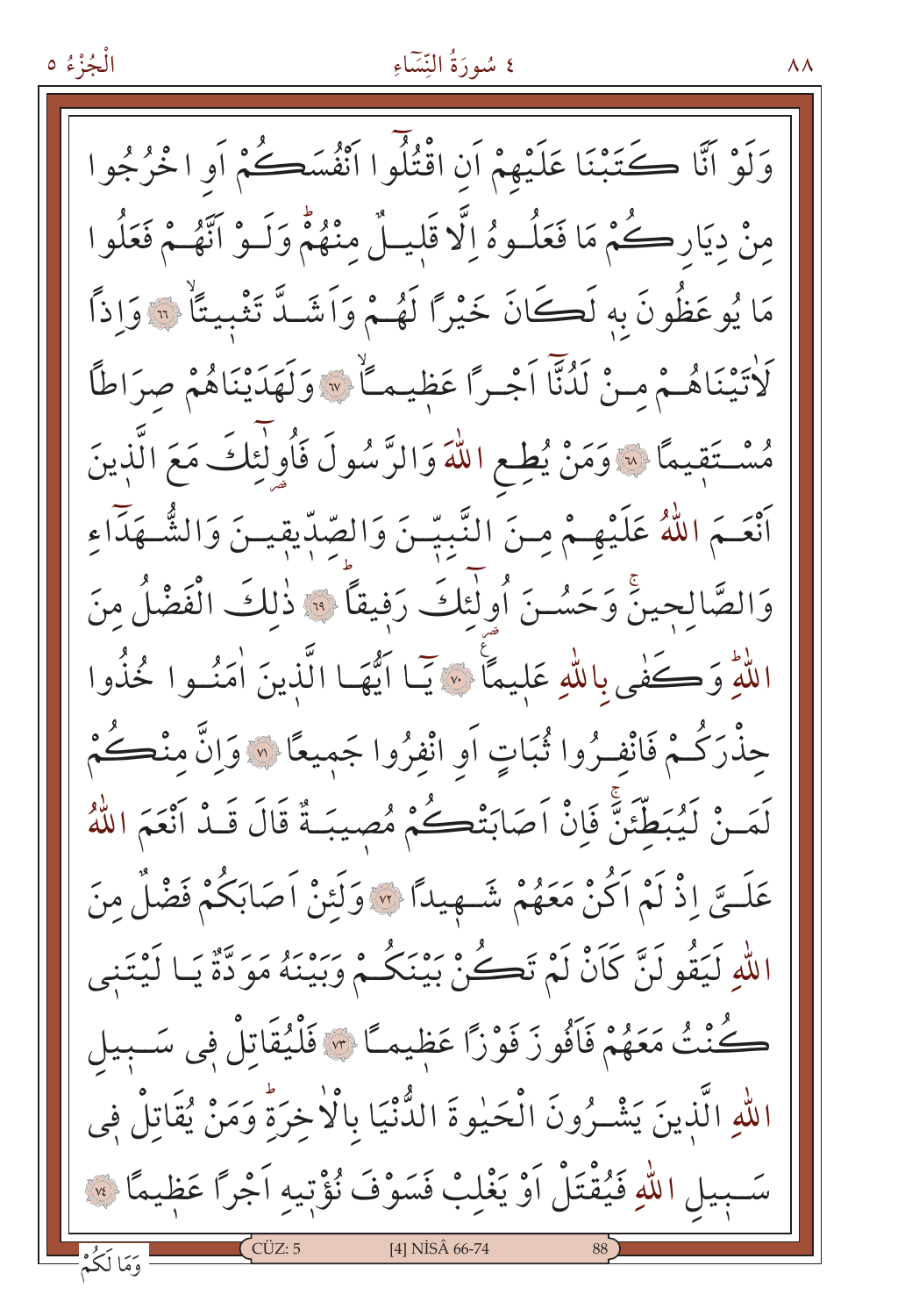الْجُزْءُ ٥

وَمَا لَكُمْ لَا تُقَاتِلُونَ فِي سَبِيلِ اللَّهِ وَالْمُسْتَضْعَفِينَ مِنَ الرِّجَالِ وَالنِّسَاءِ وَالْوِلْدَانِ الَّذِينَ يَقُولُونَ رَبَّـنَا اَخْرِجْنَا مِنْ هٰذِهِ الْقَرْيَةِ الظَّالِمِ اَهْلُهَاۚ وَاجْعَلْ لَنَامِنْ لَدُٰنْكَ وَلِيًّاۚ وَاجْعَلْ لَنَامِنْ لَدُٰنْكَ نَصِيراً \* اَلَّذِينَ اٰمَنُوا يُقَاتِلُونَ فِي سَـبِيلِ اللَّهِ وَالَّذِينَ كَفَرُوا يُقَاتِلُونَ فِي سَبِيلِ الطَّاغُوتِ فَقَاتِلُوا اَوْلِيَاءَ الشَّيْطَانَّ اِنَّ كَيْدَ الشَّيْطَانِ كَانَ ضَعِيفاً \* اَلَمْ تَرَ إِلَى الَّذِينَ قِيلَ لَهُمْ كُفُّوا اَيْدِيَكُمْ وَاَقِيهُو االصَّلْوةَوَاْتُواالزَّكُوةَفَلَمَّا كُتبَ عَلَيْهِمُ الْقِتَالُ اذَافَرِيقٌ مِنْهُمْ يَخْشَوْنَ النَّاسَ كَخَشْـيَة اللَّهِ اَوْ اَشَدَّ خَشْيَةً وَقَالُو ا رَبَّنَا لِمَ كَتَبْتَ عَلَيْنَا الْقِتَالَ لَوْلَا اَخَّرْتَنَّا إِلَى اَجَلِ قَرِيبٍ قُلْ مَتَا عُ الدُّنْيَاقَلِيلٌ وَالْأَخِرَةُ خَيْرٌ لِمَنِ اتَّقٰى وَلَاتُّظْلَمُونَفَتِيلًا ۞ آيْنَ مَا تَكُونُوا يُدْرِكْكُمُ الْمَوْتُوَلَوْكُنْتُمْ فِي بُرُوجِ مُشَيَّدَةٍ وَإِنْ تُصِبْهُمْ حَسَنَةًٰ يَقُو لُواهٰذِهِ مِنْ عِنْداللَّهِ وَإِنْ تُصِبْهُمْ سَيِّئَةًۢ يَقُو لُواهٰذِهِ مِنْ عِنْدِكَ قُلْ كُلُّ مِنْ عِنْدِ اللَّهِ فَمَا لِهِ هَؤُلَاءِ الْقَوْمِ لَا يَكَادُونَ يَفْقَهُونَ حَدِيثًا ۞ مَا اَصَابَكَ مِنْ حَسَنَةٍ فَمِنَ اللَّهِ وَمَا اَصَابَكَ مِنْ سَيِّئَةٍ فَمِنْ نَفْسِكَ وَاَرْسَلْنَاكَ لِلنَّاسِ رَسُــو لَأَوَكَفٰىِبِاللّٰهِ شَهِيدًا ۞ [4] NİSÂ 75-79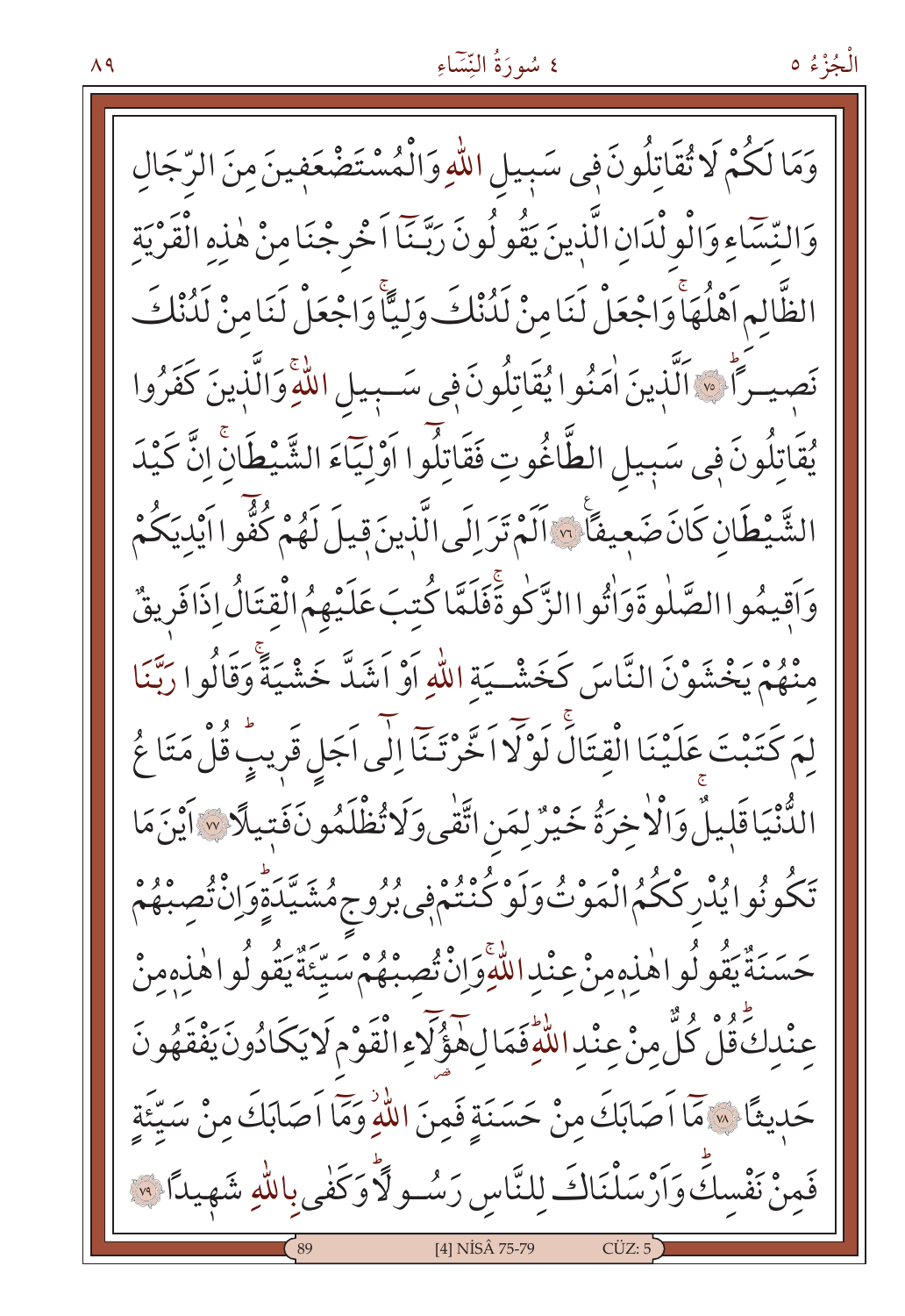الْجُزْءُ ٥

مَنْ يُطِعِ الرَّسُولَ فَقَدْ اَطَاعَ اللَّهَ وَمَنْ تَوَلَّى فَمَّا اَرْسَلْنَاكَ عَلَيْهِمْ حَفِيظاً ۞ وَيَقُولُونَ طَاعَةٌ فَإِذَا بَرَزُوا مِنْ عِنْدِكَ بَيَّتَ طَّائِفَةٌ مِنْهُمْ غَيْرَ الَّذِي تَقُولُ وَاللَّهُ يَكْتُبُ مَا يُبَيِّتُونَ فَأَعْرِضْ عَنْهُمْ وَتَـوَكَّلْ عَلَى اللَّهِ وَكَفٰى بِاللَّهِ وَكِيلًا ۞ أَفَلَا يَتَدَبَّرُونَ الْقُرْاٰنِّ وَلَوْ كَانَ مِنْ عِنْدِ غَيْرِ اللّٰهِ لَوَجَدُوا فِيهِ ا خْتلَافًا كَثِيرًا ۞ وَإِذَا جَمَاءَهُمْ أَمْرٌ مِنَ الْأَمْنِ أَوِ الْخَوْفِ اَذَاعُوا بِهِ وَلَوْ رَدُّوهُ إِلَى الرَّسُولِ وَإِلَى أُولِسِي الْأَمْرِ مِنْهُمْ لَعَلِمَهُ الَّذِينَ يَسْتَنْبِطُونَهُ مِنْهُمْ وَلَوْلَا فَضْلُ اللّٰهِ عَلَيْكُمْ وَرَحْمَتُهُ لَاتَّبَعْتُمُ الشَّـيْطَانَ اِلَّا قَلِيلًا \* فَقَاتِلْ فِي سَـبِيل اللَّهِ لَا تُكَلَّفُ اِلَّا نَفْسَكَ وَحَرّ ض الْمُؤْمِنِينَ عَسَى اللَّهُ اَنْ يَكُفَّ بَأْسَ الَّذِينَ كَفَرُواْ وَاللَّهُ اَشَـدُّ بَأْسًا وَاَشَدُّ تَنْڪيلًا لِهِ مَنْ يَشْـفَعْ شَـفَاعَةً حَسَــنَةً يَكُنْ لَهُ نَصيبٌ منْهَا وَمَنْ يَشْفَعْ شَفَاعَةً سَيِّئَةً يَكُنْ لَهُ كِفْلٌ مِنْهَاً وَكَانَ اللَّهُ عَلَى كُلُّ شَــْيْءٍ مُقِيتًا ۞ وَإِذَا حُيّيتُمْ بِتَحِيَّةٍ فَحَيُّوا بِأَحْسَنَ منْهَا أَوْ رُدُّوهَا إِنَّ اللَّهَ كَانَ عَلَى كُلِّ شَيْءٍ حَسِيبًا ۞ [4] NİSÂ 80-86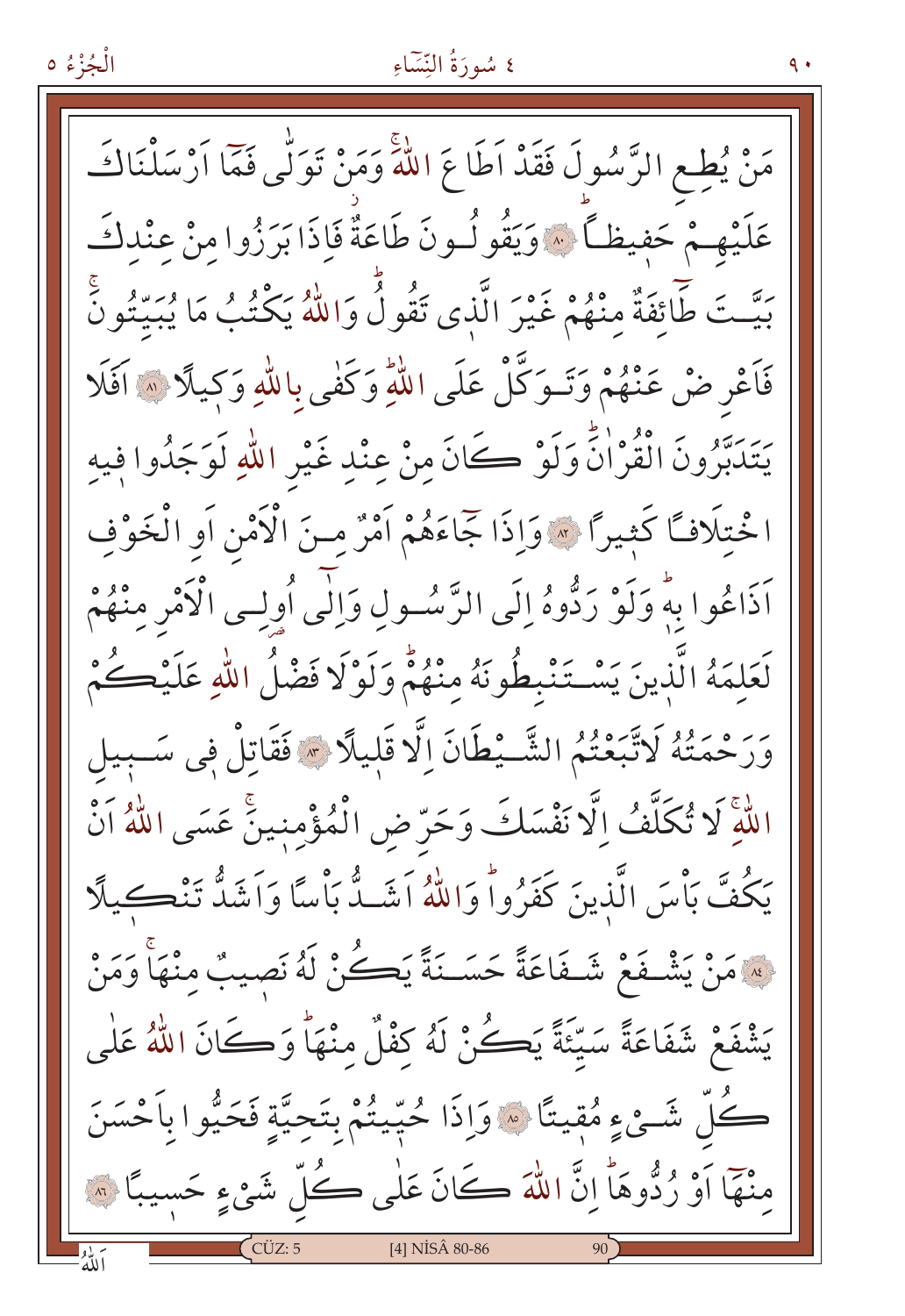الْجُزْءُ ٥

اَللَّهُ لَا إِلٰهَ إِلَّا هُوَّ لَيَجْمَعَنَّڪُمْ إِلٰى يَوْمِ الْقِيٰمَـةِ لَا رَيْبَ فِيهِ وَمَنْ اَصْدَقُٰ مِنَ اللّٰهِ حَدِيثًا ۞ فَمَا لَكُمْ فِي الْمُنَافِقِينَ فِئَتَيْنِ وَاللّهُ أَرْكَسَهُمْ بِمَا كَسَبُواْ أَتُرِيدُونَ اَنْ تَهْدُوا مَنْ اَضَلَّ اللّهُ وَمَـنْ يُضْلِلِ اللَّهُ فَلَنْ تَجِدَ لَهُ سَـبِيلًا \* وَدُّوا لَوْ تَكْفُرُونَ كَمَا كَفَرُوا فَتَكُونُونَ سَـوّاءً فَلَا تَتَّخـذُوا منْهُمْ أَوْلَيّاءَ حَتّٰى يُهَاجِرُوا فِي سَبِيلِ اللَّهِ فَإِنْ تَوَلَّوْا فَخُذُوهُمْ وَاقْتُلُوهُمْ حَيْثُ وَجَدْتُمُوهُمْ وَلَا تَتَّخِذُوا مِنْهُمْ وَلِيًّا وَلَا نَصِيراً ﴾ الَّذالَّذينَ يَصِلُونَ إِلَى قَوْمِ بَيْنَكُمْ وَبَيْنَهُمْ مِيثَـاقٌ أَوْ جَمَاؤُكُمْ حَصرَتْ صُدُورُهُمْ أَنْ يُقَاتِلُو ڪُمْ أَوْ يُقَاتِلُوا قَوْمَهُمْ وَلَوْ شَيَاءَ اللَّهُ لَسَـلَّطَهُمْ عَلَيْكُمْ فَلَقَاتَلُو كُمّْ فَإِنِ اعْتَزَلُو كُمْ فَلَمْ يُقَاتِلُو كُمْ وَاَلْقَوْا الَيْكُمُ السَّلَمَّ فَمَا جَعَلَ اللَّهُ لَكُمْ عَلَيْهِمْ سَبِيلًا ﴾ سَتَجِدُونَ الْحَرِينَ يُرِيدُونَ اَنْ يَأْمَنُو كُمْ وَيَأْمَنُوا قَوْمَهُمْ كُلَّمَا رُدُّوا إِلَى الْفِتْنَةِ أُرْكِسُسُوا فِيهَاً فَإِنّْ لَمْ يَعْتَزِلُوكُمْ وَيُلْقُوا إِلَيْكُمُ السَّلَمَ وَيَكُفُّوا أَيْدِيَهُمْ فَخُذُوهُمْ وَاقْتُلُوهُمْ حَيْثُ تَقفْتُمُوهُمْ وَأُولَٰئِكُمْ جَعَلْنَا لَڪُمْ عَلَيْهِمْ سُلْطَانًا مُبِينًا ۞ 141 NÍSÂ 87-91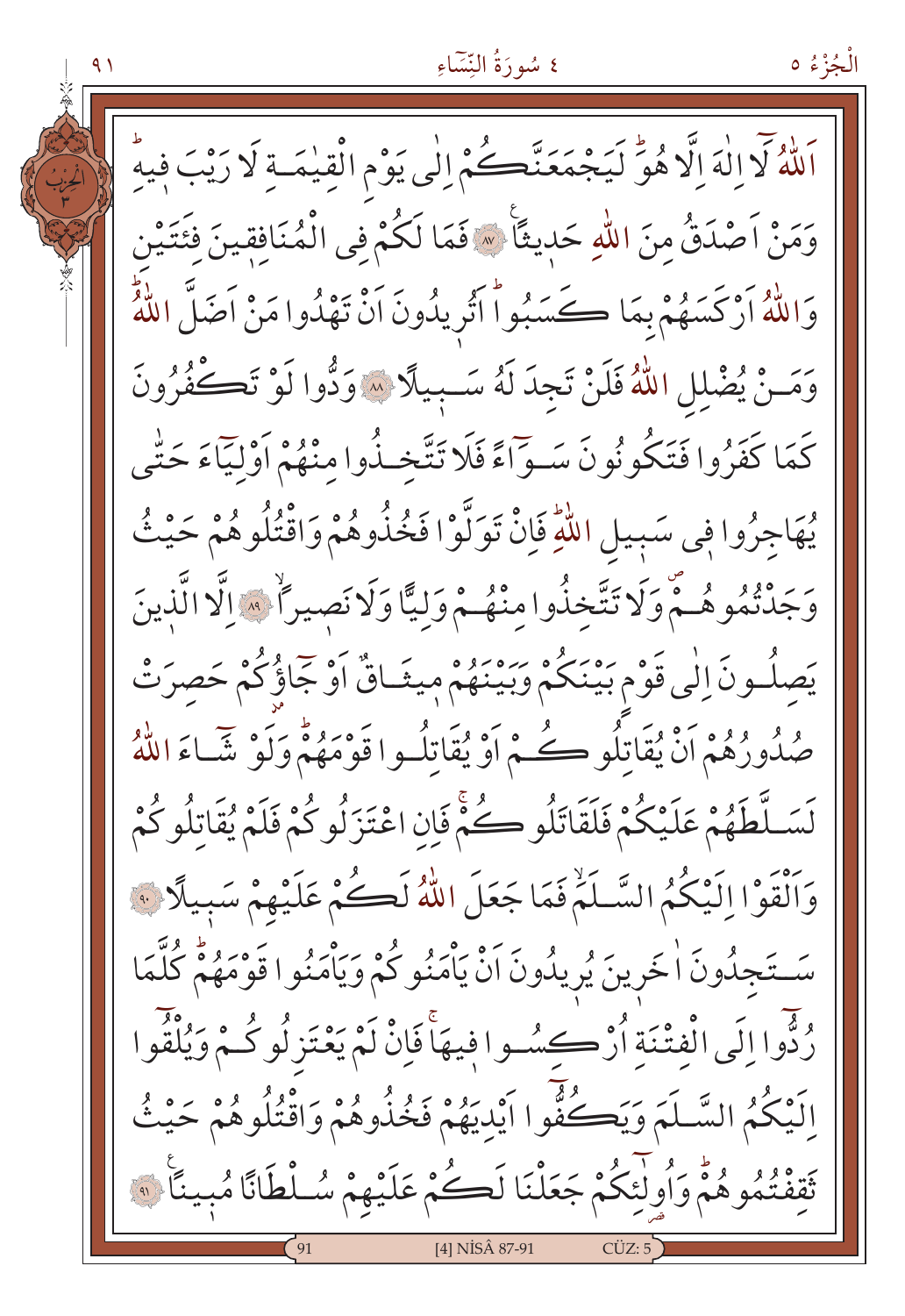الْجُزْءُ ٥

# ٤ سُورَةُ النِّسَاءِ

۹۲

وَمَا كَانَ لِمُؤْمِنِ اَنْ يَقْتُـلَ مُؤْمِنـًا اِلَّا خَطَئًا وَمَنْ قَتَـلَ مُؤْمنـًا خَطَءـًا فَتَحْرِيـرُ رَقَبَـةٍ مُؤْمِنَـةٍ وَدِيَـةٌ مُسَلَّمَةٌ إِلَى أَهْلِ إِلَّا أَنْ يَصَّدَّقُواْ فَإِنْ كَانَ مِنْ قَوْم عَدُوٍّ لَكُمْ وَهُوَ مُؤْمِنٌ فَتَحْرِيـرُ رَقَبَـةٍ مُؤْمِنَةٍ وَإِنْ كَانَ مِنْ قَوْمٍ بَيْنَكُمْ وَبَيْنَهُمْ مِيثَاقٌ فَدِيَةٌ مُسَلَّمَةٌ إِلَى أَهْلِهِ وَتَحْرِيـرُ رَقَبَـةٍ مُؤْمِنَـةٍ فَمَـنْ لَمْ يَجِدْ فَصِيَامُ شَهْرَيْنِ مُتَتَابِعَيْنُ تَوْبَةً مِنَ اللّٰهِ وَكَانَ اللَّهُ عَلِيمًا حَكِيمًا ۞ وَمَنْ يَقْتُلْ مُؤْمِنًا مُتَعَمِّدًا فَجَـزّاؤُهُ جَهَنَّـمُ خَالِـداً فِيهَـا وَغَضـبَ اللّهُ عَلَيْـه وَلَعَنَـهُ وَاَعَـدَّ لَـهُ عَذَابـًا عَظِيمًا ﴾ يَبَا اَيُّهَـا الَّذِينَ أُمَنُّوا إِذَا ضَرَبْتُمْ فِي سَبِيلِ اللَّهِ فَتَبَيَّنُوا وَلَا تَقُولُوا لِمَنْ اَلْقَى الَيْڪُمُ السَّلَامَ لَسْتَ مُؤْمِنًا تَبْتَغُـونَ عَـرَضَ الْحَيْـوةِ الدُّّنْيَـاْ فَعِنْـدَ اللهِ مَغَانِـمُ كَثِيرَةٌ كَذٰلكَ كُنْتُمْ منْ قَبْلُ فَمَنَّ اللَّهُ عَلَيْكُمْ فَتَبَيَّنُواْ إِنَّ اللَّهَ كَانَ بِمَا تَعْمَلُونَ خَبِيـرًا ۞ [4] NİSÂ 92-94 ا<br>لايَسْتَوى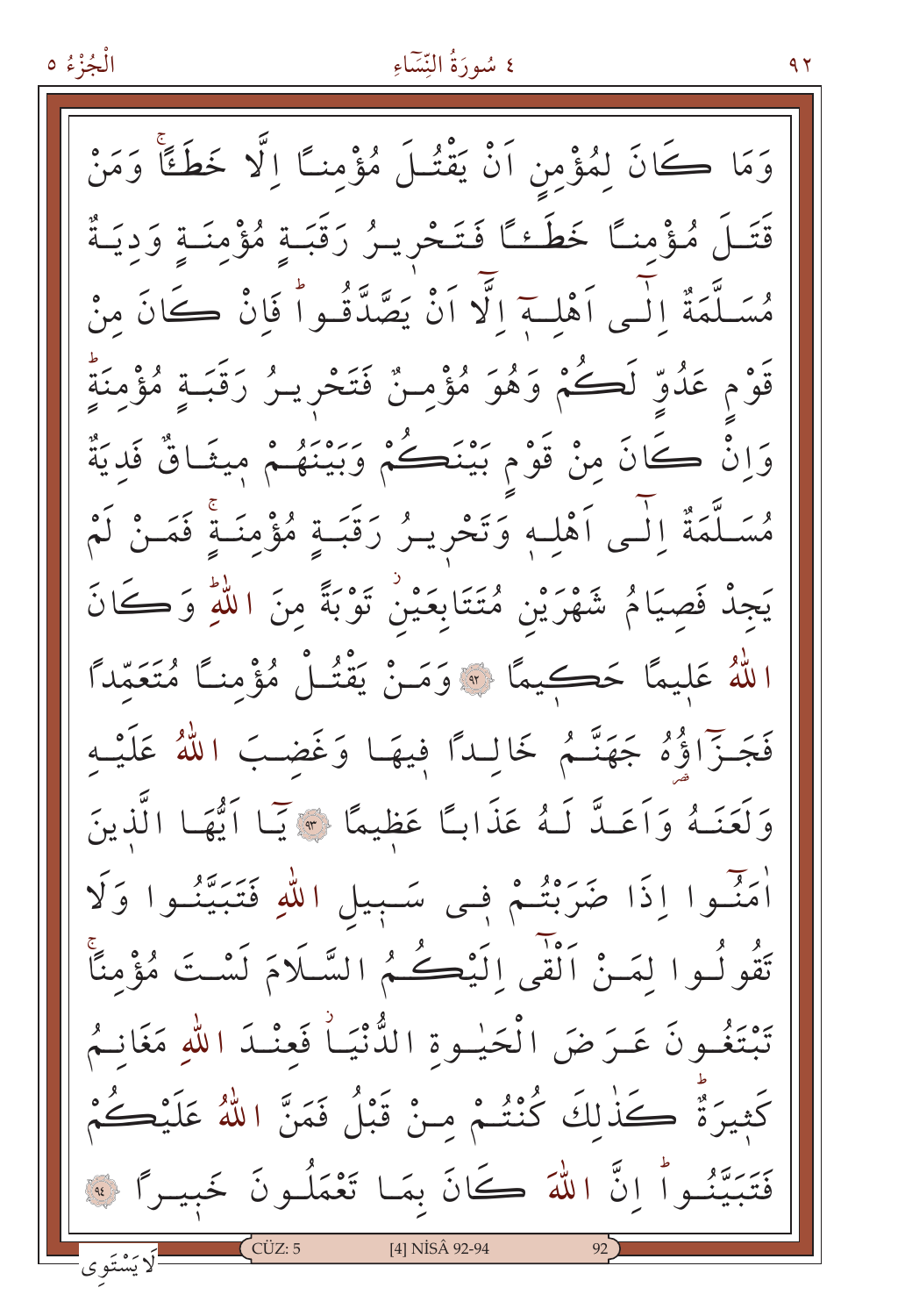لَايَسْتَوِىالْقَاعِلُونَ مِنَ الْمُؤْمِنِينَ غَيْرُ أُولِي الضَّرَرِ وَالْمُجَاهِلُونَ فِي سَبِيلِ اللَّهِ بِٱمْوَالِهِمْ وَٱنْفُسِهِمْۚ فَضَّلَ اللَّهُ الْمُجَاهِدِينَ بِٱمْوَالِهِمْ وَأَنْفُسِهِمْ عَلَى الْقَاعِدِينَ دَرَجَةً وَكُلًّا وَعَدَ اللَّهُ الْحُسْــٰنِيِّ وَفَضَّلَ اللّهُ الْمُجَاهدينَ عَلَى الْقَاعِدِينَ اَجْرًا عَظِيماً ﴾ دَرَجَاتٍ مِنْهُ رَ مِنْ وَرَحْمَةً وَكَانَ اللَّهُ غَفُوراً رَحِيماً ۞ إِنَّ الَّذِينَ تَوَقِّيهُمُ الْمَلْئِكَةُٰظَالِمَى ٱنْفُسهمْقَالُوافِيمَ كُنْتُمْقَالُوا كُنَّامُسْتَضْعَفِينَ فِي الْأَرْضُّ قَالُوا اَلَمْ تَكُنْ اَرْضُ اللَّهِ وَاسِعَةً فَتُهَاجِرُوا فِيهَا فَأُولٰئِكَ مَأْوِيهُمْ جَهَنَّمْ وَسَّـاءَتْ مَصِيراً \* إِلَّا الْمُسْتَضْعَفِينَ مِنَ الرَّجَالِ وَالنِّسَّاءِ وَالْوِلْدَانِ لَايَسْتَطِيعُونَ حِيلَةً وَلَايَهْتَدُونَ سَبِيلًا ۞ فَأُولٰئِكَ عَسَــى اللَّهُ أَنْ يَعْفُوَ عَنْهُمْ وَكَانَ اللَّهُ عَفُواً غَفُوراً ﴾ وَمَنْ يُهَاجِرُ فِي سَبِيلِ اللَّهِ يَجِدْفِي الْأَرْضِ مُرَاغَمًا كَثِيرًا وَسَعَةً وَمَنْ يَخْـرُجْ مِنْ بَيْتِهِ مُهَاجِرًا إِلَى اللَّهِ وَرَسُـو لِهِ ثُمَّ يُدْرِكْهُ الْمَوْتُ فَقَدْ وَقَعَ أَجْرُهُ عَلَى اللَّهِ وَكَانَ اللَّهُ غَفُوراً رَحِيماً ۚ وَإِذَا ضَرَبْتُمْ فِي الْأَرْضِ فَلَيْسَ عَلَيْكُمْ جُنَـاحٌ اَنْ تَقْصُرُوا مِنَ الصَّلٰوةِ إِنْ خِفْتُمْ اَنْ يَفْتِنَكُمُ الَّذِينَ كَفَرُواْ اِنَّ الْكَافِرِينَ كَانُوا لَكُمْ عَلُوًّا مُبِينًا لَنَّ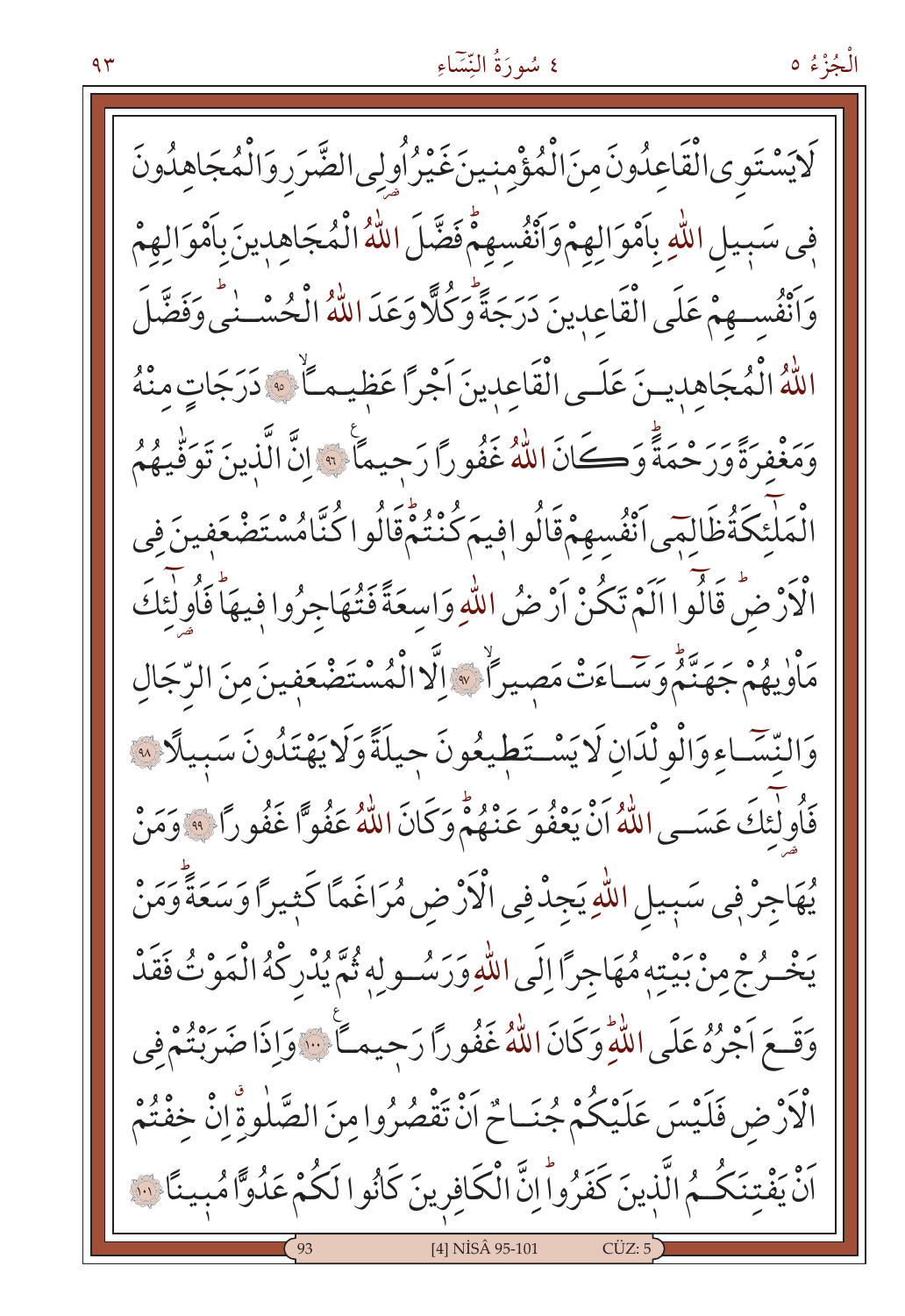وَإِذَا كُنْتَ فِيهِمْ فَأَقَمْتَ لَهُمُ الصَّلْوةَ فَلْتَقُمْ طَّائِفَةٌ مِنْهُمْ مَعَكَ وَلْيَاْ خُذُوا اَسْلِحَتَهُمْ فَاذَا سَجَدُوا فَلْيَكُونُوا مِنْ وَرَائِكُمْ وَلْتَـاْتِ طَائِفَةٌ اُخْـرٰى لَـمْ يُصَلُّـوا فَلْيُصَلُّوا مَعَكَ وَلْيَاْ خُذُوا حِذْرَهُمْ وَاَسْلِحَتَهُمْ وَدَّ الَّذِينَ كَفَرُوا لَـوْ تَغْفُلُـونَ عَنْ اَسْـلحَتڪُمْ وَاَمْتِعَتڪُمْ فَيَميلُونَ عَلَيْكُمْ مَيْلَةً وَاحِدَةً وَلَا جُنَاحَ عَلَيْكُمْ إِنْ كَانَ بِكُمْ اَذًى مِنْ مَطَرٍ اَوْ ڪُنْنُمْ مَرْضَى اَنْ تَضَعُّوا اَسْلِحَتَڪُمْ وَكْذُوا حِذْرَكُمْ إِنَّ اللَّهَ اَعَدَّ لِلْكَافِرِينَ عَذَابًا مُهِينًا ۞ فَإِذَا قَضَيْتُمُ الصَّلْوةَ فَاذْكُرُوا اللَّهَ قيَامًا وَقُعُودًا وَعَلَى جُنُوبِكُمْ فَإِذَا اطْمَأْنَنْتُمْ فَأَقِيمُوا الصَّلْوةَ إِنَّ الصَّلٰوةَ كَانَتْ عَلَى الْمُؤْمِنِينَ كِتَابِكَا مَوْقُوتِكَا ٣٠ وَلَا تَهِنُوا في ابْتغَاءِ الْقَوْمُ إِنْ تَكُونُوا تَأْلَمُونَ فَإِنَّهُمْ يَأْلَمُونَ كَمَا تَأْلَمُــونَّ وَتَرْجُونَ منَ اللَّهِ مَا لَا يَرْجُــونَّ وَكَانَ اللَّهُ عَليمًا حَكِيمًا ۚ ﴾ إِنَّا اَنْزَلْنَا إِلَيْكَ الْكِتَابَ بِالْحَقِّ لِتَحْكُمَ بَيْنَ النَّاس بِمَّا اَرٰيكَ اللَّهُّ وَلَا تَكُنْ لِلْخَائِنِينَ خَصِيمًاْ ۞ [4] NISÂ 102-105

الْجُزْءُ ٥

ع ۹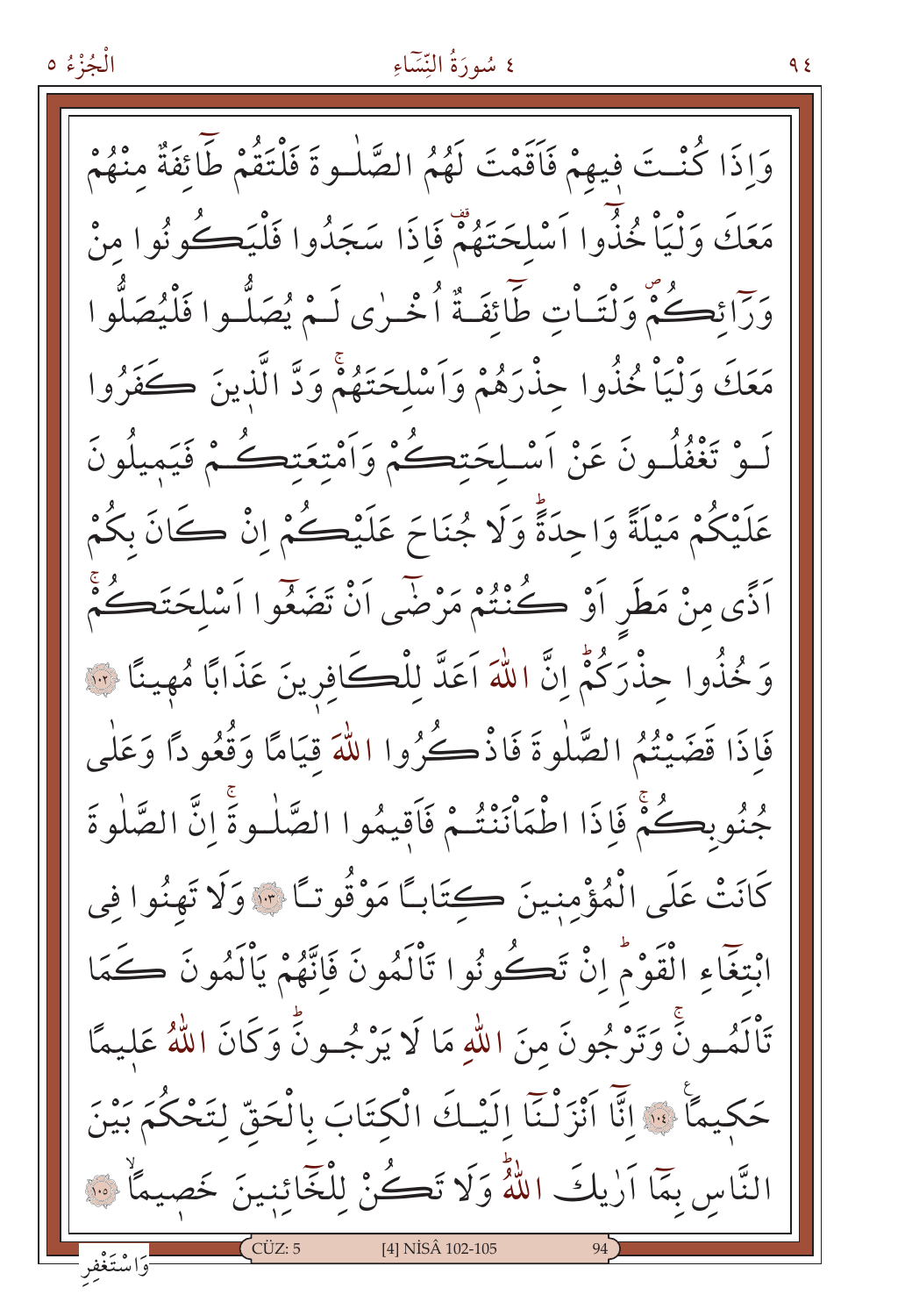الْجُزْءُ ٥

وَاسْتَغْفِرِ اللَّهَ إِنَّ اللَّهَ كَانَ غَفُوراً رَحِيماً ۞ وَلَا تُجَادِلْ عَـنِ الَّذِينَ يَخْتَانُونَ اَنْفُسَــهُمْٓ إِنَّ اللَّهَ لَا يُحِبُّ مَنْ كَانَ خَوَّانًا اَثِيمًا ﴾ يَسْتَخْفُونَ مِنَ النَّاسِ وَلَا يَسْتَخْفُونَ مِنَ اللَّهِ وَهُـوَ مَعَهُمْ إِذْ يُبَيِّتُـونَ مَا لَا يَرْضَى مِـنَ الْقَوْلُ وَكَانَ اللَّهُ بِمَا يَعْمَلُونَ مُحيطاً ۞ مَّمَا أَنْتُمْ هُـؤُلَّاءِ جَادَنْتُمْ عَنْهُمْ فِي الْحَيْـوةِ الدُّنْيَا فَمَنْ يُجَادِلُ اللهَ عَنْهُمْ يَوْمَ الْقِيْمَةِ أَمْ مَنْ يَڪُونُ عَلَيْهِمْ وَكِيلًا ۞ وَمَـنْ يَعْمَلْ سُّـوءًا أَوْ يَظْلِـمْ نَفْسَـهُ ثُمَّ يَسْـتَغْفِرِ اللَّهَ يَجِـدِ اللَّهَ غَفُورًا رَحِيمًا ۚ إِلَى وَمَنْ يَكْسُبُ إِثْمًا فَإِنَّمَا يَكُسُبُهُ عَلَى نَفْسَهُ وَكَانَ اللَّهُ عَلِيمًا حَكِيمًا ۞ وَمَنْ يَكْسِبْ خَطِّيءَةً أَوْ اِثْمَـَّا ثُمَّ يَرْم بِـهِ بَـرَيـئًا فَقَــدِ احْتَمَــلَ بُهْتَـانًا وَاِثْمـًا مُبينًا ··· وَلَوْلَا فَضْلُ اللَّهِ عَلَيْكَ وَرَحْمَتُهُ لَهَمَّتْ طَائِفَةٌ مِنْهُمْ َنْ يُضِلُّوكَ وَمَـا يُضِلُّونَ اِلَّا ٱنْفُسَــهُمْ وَمَا يَضُرُّونَكَ مِنْ شَيْءٍ وَأَنْزَلَ اللَّهُ عَلَيْكَ الْكتَابَ وَالْحكْمَةَ وَعَلَّمَكَ مَا لَمْ تَكُنْ تَعْلَمُ وَكَانَ فَضْلُ اللّهِ عَلَيْكَ عَظِيمًا ٣ [4] NİSÂ 106-113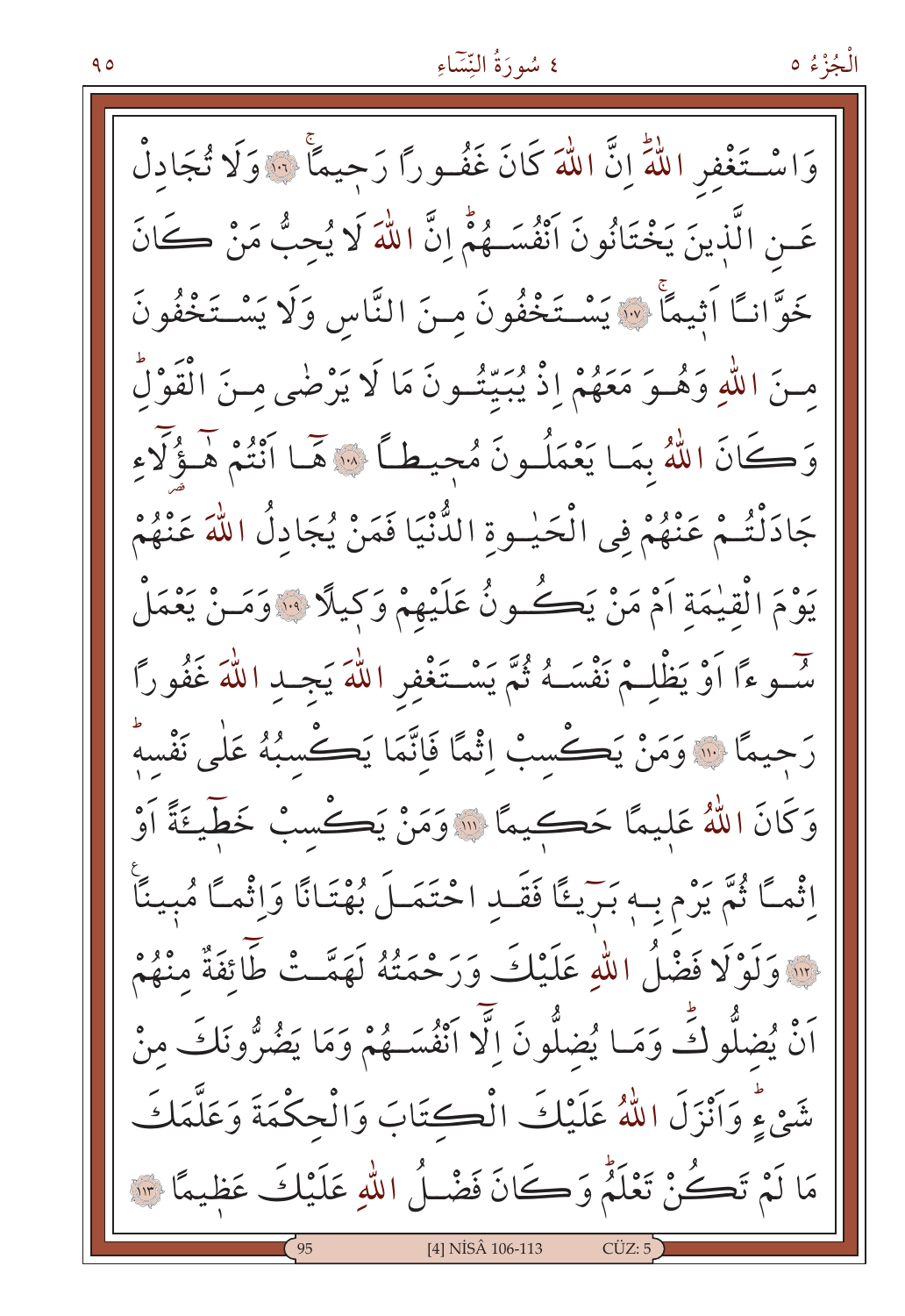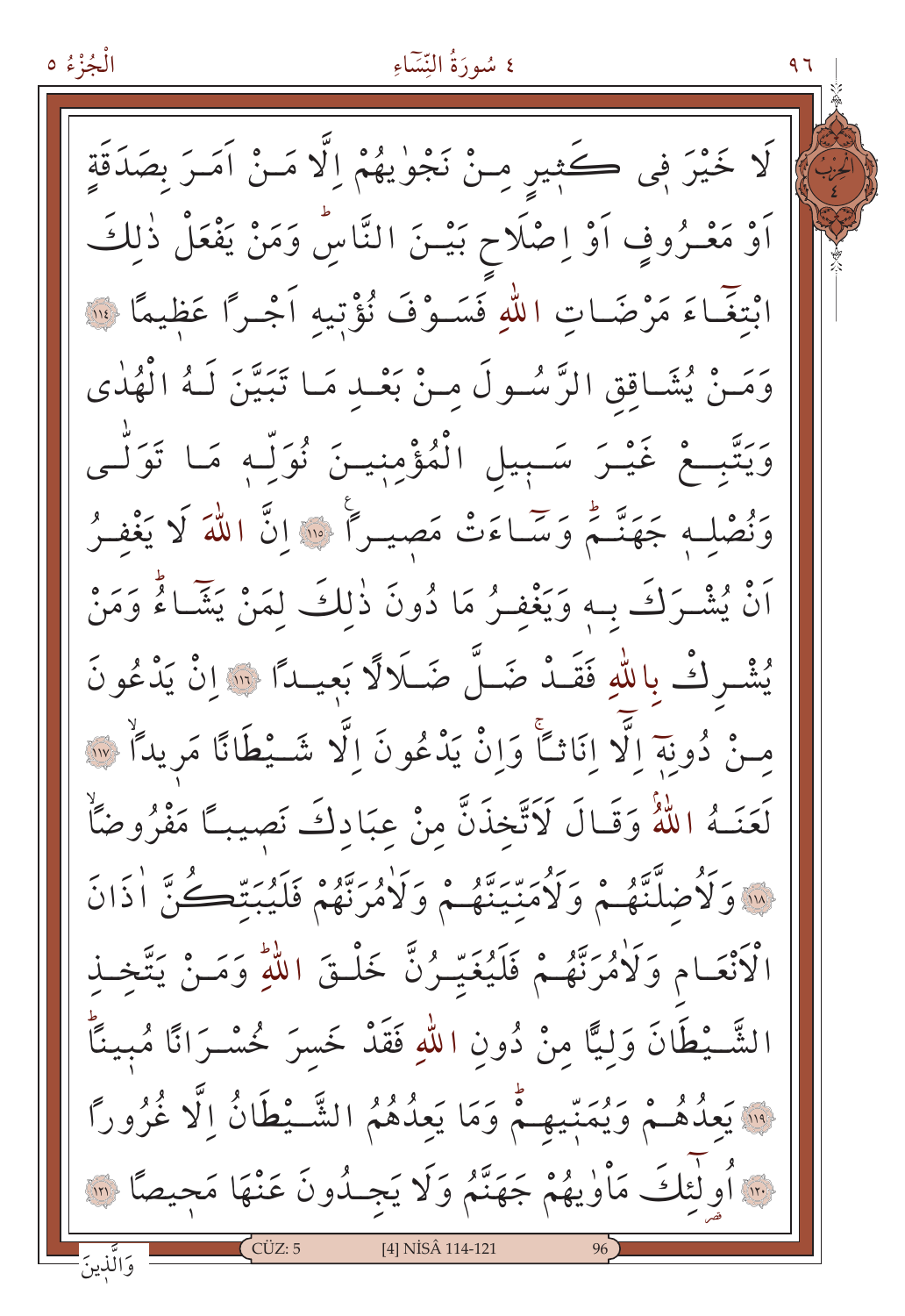وَالَّذِينَ اٰمَنُوا وَعَمِلُـوا الصَّالحَاتِ سَـنُدْخِلُهُمْ جَنَّاتٍ تَجْرِي مِنْ تَحْتِهَا الْأَنْهَارُ خَالِدِينَ فِيهَا آبَداً وَعْدَ اللهِ حَقًّا وَمَنْ اَصْدَقُ مِنَ اللهِ قِيلًا ۞ لَيْسَ بِأَمَانِيَّكُمْ وَلَا اَمَانِيّ اَهْلِ الْڪِتَابُ مَـنْ يَعْمَلْ سُــوءًا يُجْزَ بهْ وَلَا يَجِدْ لَـهُ مِـنْ دُونِ اللّهِ وَلِيـًّا وَلَا نَصِيرًا ٣٠ وَمَـنْ يَعْمَلْ مِنَ الصَّالِحَاتِ مِنْ ذَكَرٍ أَوْ أُنْثَى وَهُوَ مُؤْمِنٌ فَأُولَٰئِكَ يَدْ خُلُونَ الْجَنَّـةَ وَلَا يُظْلَمُونَ نَقيـراً ۞ وَمَـنْ أَحْسَـنُ دِينــًا مِمَّــنْ اَسْـلَمَ وَجْهَــهُ لِلّٰهِ وَهُــوَ مُحْســنٌ وَاتَّبَــعَ ملَّةَ اِبْرٰهِيـَمَ حَنِيفاً وَاتَّخَـٰذَ اللَّهُ اِبْرٰهِيـَمَ خَلِيلًا ۞ وَلِلَّهِ مَا فِي السَّــٰهٰوَاتِ وَمَا فِي الْأَرْضِّ وَكَانَ اللّٰهُ بِكُلِّ شَيْءٍ مُجِيطًا ۞ وَيَسْتَفْتُونَكَ فِي النِّسَاءِ قُلِ اللَّهُ يُفْتِيكُمْ فِيهِنٌّ وَمَا يُتْلَى عَلَيْڪُمْ فِي الْكِتَابِ فِي يَتَامَى النِّسَّـاءِ 'لَّتِـي لَا تُؤْتُونَهُنَّ مَا كُتبَ لَهُنَّ وَتَرْغَبُونَ اَنْ تَنْكِحُوهُنَّ وَالْمُسْتَضْعَفِينَ مِنَ الْولْـدَانِّ وَاَنْ تَقُومُـوا لِلْيَتَامْـي بِالْقِسْطِّ وَمَا تَفْعَلُوا مِنْ خَيْرٍ فَإِنَّ اللّٰهَ ڪَانَ بِهِ عَلِيمًا ۞ [4] NİSÂ 122-127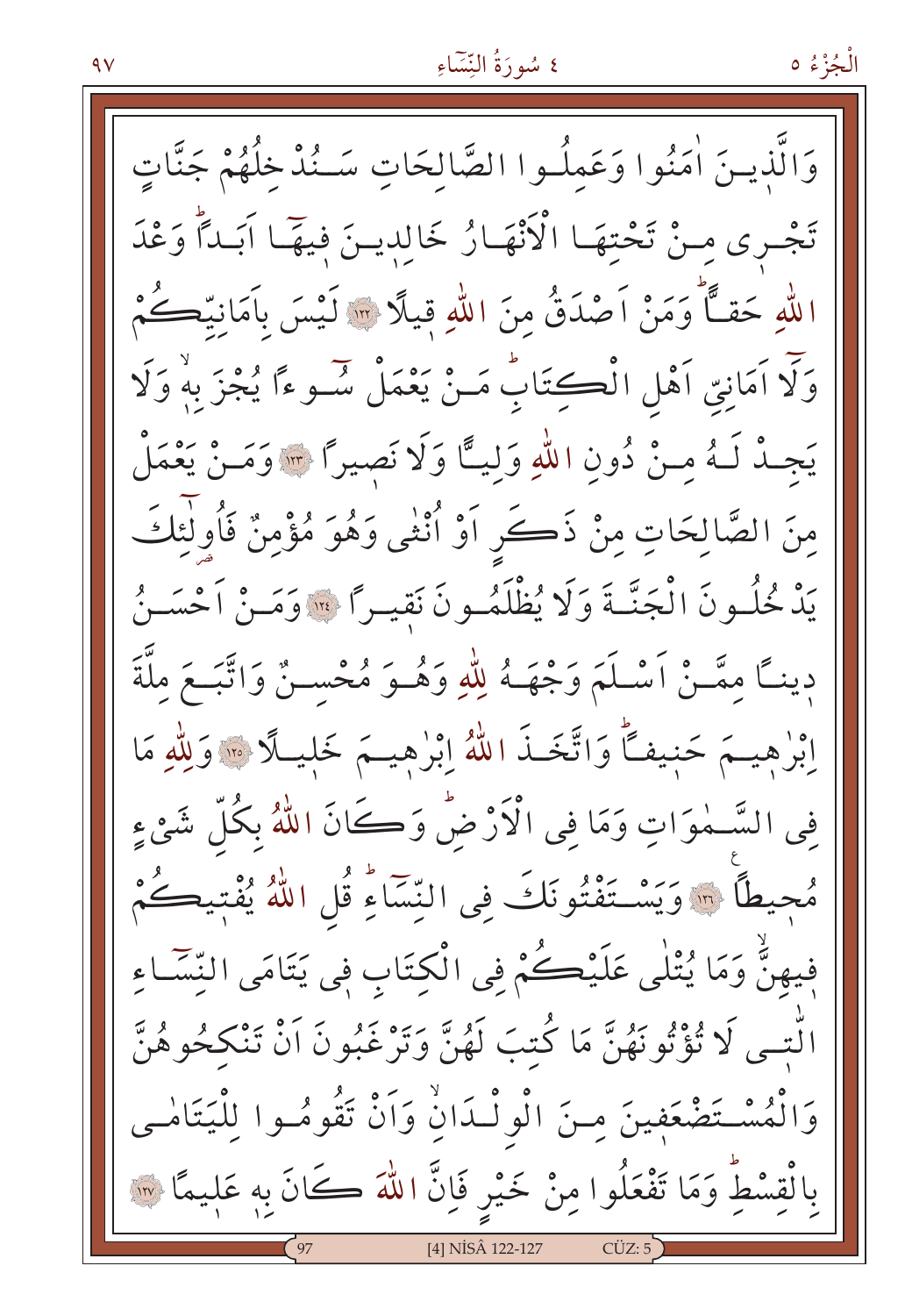وَإِنِ امْـرَاَّةٌ خَافَـتْ مِـنْ بَعْلَهَـا نُشُـوزًا أَوْ اعْرَاضـًا فَـلَا جُنَاحَ عَلَيْهِمَّا أَنْ يُصْلِحَا بَيْنَهُمَا صُلْحاً وَالصُّلْحُ خَيْـرٌ وَأُحْضـرَتِ الْأَنْفُـسُ الشُّـجِّ وَإِنْ تُحْسـنُوا وَتَتَّقُوا فَإِنَّ اللَّهَ كَانَ بِمَا تَعْمَلُونَ خَبِيراً ۞ وَلَنْ تَسْتَطِيعُوا أَنْ تَعْدِلُـوا بَيْـنَ النِّسَّـاءِ وَلَوْ حَرَصْتُمْ فَلَا تَمِيلُوا كُلَّ انْمَيْـلِ فَتَذَرُوهَا كَالْمُعَلَّقَـةُ وَإِنْ تُصْلِحُوا وَتَتَّقُـوا فَإِنَّ اللَّهَ كَانَ غَفُـورًا رَحِيمًا ۞ وَإِنْ يَتَفَرَّقَا يُغْنِ اللَّهُ كُلًّا مِنْ سَعَتِهِ وَكَانَ اللَّهُ وَاسِعًا حَكِيمًا \* وَلِلَّهِ مَا فِي السَّمٰوَاتِ وَمَا في الْأَرْضُ وَلَقَدْ وَصَّيْنَا الَّذِينَ أُوتُوا الْكِتَابَ مِنْ قَبْلِكُـمْ وَإِيَّاكُمْ أَنِ اتَّقُوا اللَّهَ وَإِنْ تَكْفُرُوا فَبِانَّ لِلَّهِ مَا في السَّـٰهٰوَاتِ وَمَا في الْأَرْضُ وَكَانَ اللَّهُ غَنيًّا حَمِيداً ۞ وَلِلَّهِ مَا فِي السَّـمٰوَاتِ وَمَا فِـي الْأَرْضُّ وَكَفٰى بِاللَّهِ وَكِيلًا حِسَانٌ يَشَـأُ يُذْهِبْكُمْ آيُّهَا النَّـاسُ وَيَأْتِ بِالْخَرِينُ وَكَانَ اللَّهُ عَلٰى ذٰلكَ قَدِيرًا ۞ مَنْ كَانَ يُرِيدُ ثَـوَابَ الدُّنْيَـا فَعِنْدَ اللهِ ثَوَابُ الدُّنْيَا وَالْاخِرَةِ وَكَانَ اللَّهُ سَمِيعًا بَصِيرًا ۞  $CCUZ:5$ [4] NİSÂ 128-134

الْجُزْءُ ٥

 $4\lambda$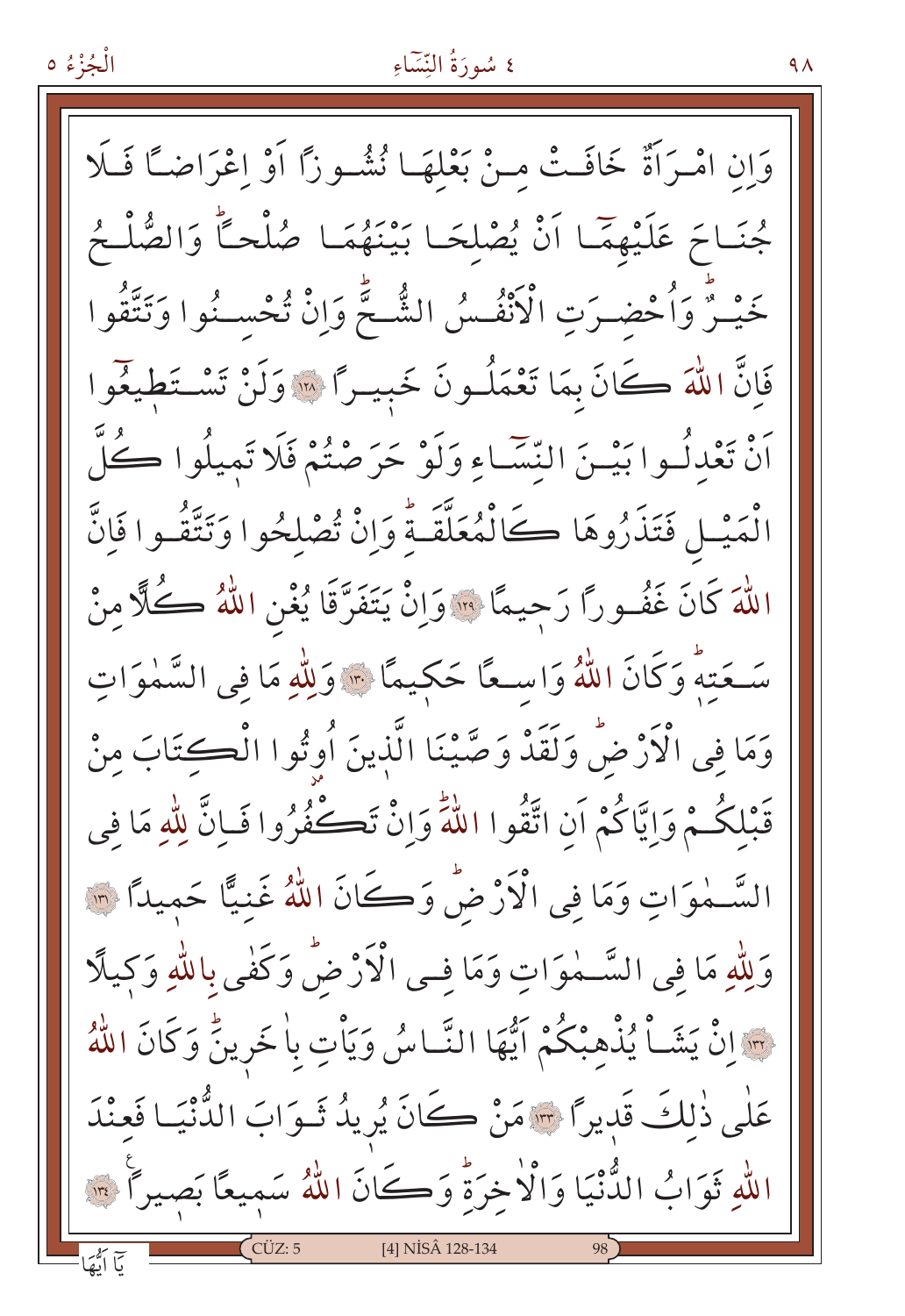الْجُزْءُ ٥

يٓا ايُّهَا الَّذينَ اٰمَنُوا ڪُونُوا قَوَّامِينَ بِالْقِسْطِ شُهَدَّاءَ لِلّٰهِ وَلَوْ عَلَى أَنْفُسكُمْ أَو الْوَالِدَيْنِ وَالْأَقْرَبِينَّ إِنْ يَكُنْ غَنِيًّا أَوْ فَقِيداً فَاللَّهُ أَوْلَٰى بِهِمَا فَلَا تَتَّبِعُوا الْهَوْى أَنْ تَعْدِلُواْ وَإِنْ تَلْوُا أَوْ تُعْرِضُوا فَإِنَّ اللَّهَ كَانَ بِمَا تَعْمَلُونَ خَبِيرًا ۞ يَا اَيُّهَا الَّذِينَ اٰمَنُوا اٰمِنُوا بِاللَّهِ وَرَسُولِهِ وَالْكِتَابِ الَّذِي نَزَّلَ عَلٰی رَسُولِهِ وَالْكِتَابِ الَّـٰذَى أَنْزَلَ منْ قَبْلُ وَمَنْ يَكْفُرْ بِاللّٰهِ وَمَلْئِكَتِهِ وَكُتُبِهِ وَرُسُلِهِ وَالْيَوْمِ الْأَخِرِ فَقَدْ ضَلَّ ضَلَالًا بَعيداً ﴾ إنَّ الَّذينَ اٰمَنُوا ثُمَّ كَفَرُوا ثُمَّ اٰمَنُوا ثُمَّ كَفَرُوا ثُمَّ ازْدَادُوا كُفْـرًا لَمْ يَكُن اللّهُ لِيَغْفِرَ لَهُمْ وَلَا لِيَهْدِيَهُمْ سَــبِيلًاّ لِهِ بَشِّرِ الْمُنَافِقِينَ بِأَنَّ لَهُـمْ عَذَابًا اليمَالِهِ الَّذِينَ يَتَّخذُونَ الْكَافِرِينَ اَوْلِيَآءَ مِنْ دُونِ الْمُؤْمِنِينَّ اَيَبْتَغُـونَ عِنْدَهُمُ الْعِـزَّةَ فَإِنَّ الْعِزَّةَ لِلَّهِ جَمِيعًا ۞ وَقَدْ نَزَّلَ عَلَيْكُمْ فِي الْكِتَابِ أَنْ إِذَا سَـمِعْتُمْ أَيَاتِ اللَّهِ يُكْفَرُ بِهَا وَيُسْتَهْزَأُ بِهَا فَلَا تَقْعُدُوا مَعَهُمْ حَتَّى يَخُوصُوا فِي حَدِيثٍ غَيْرِهِ اِنَّڪُمْ اِذاً مِثْلُهُمْ اِنَّ اللَّهَ جَامِــعُ الْمُنَافِقِينَ وَالْكَافِرِينَ فِـي جَهَنَّمَ جَمِيعًا ۚ ۚ